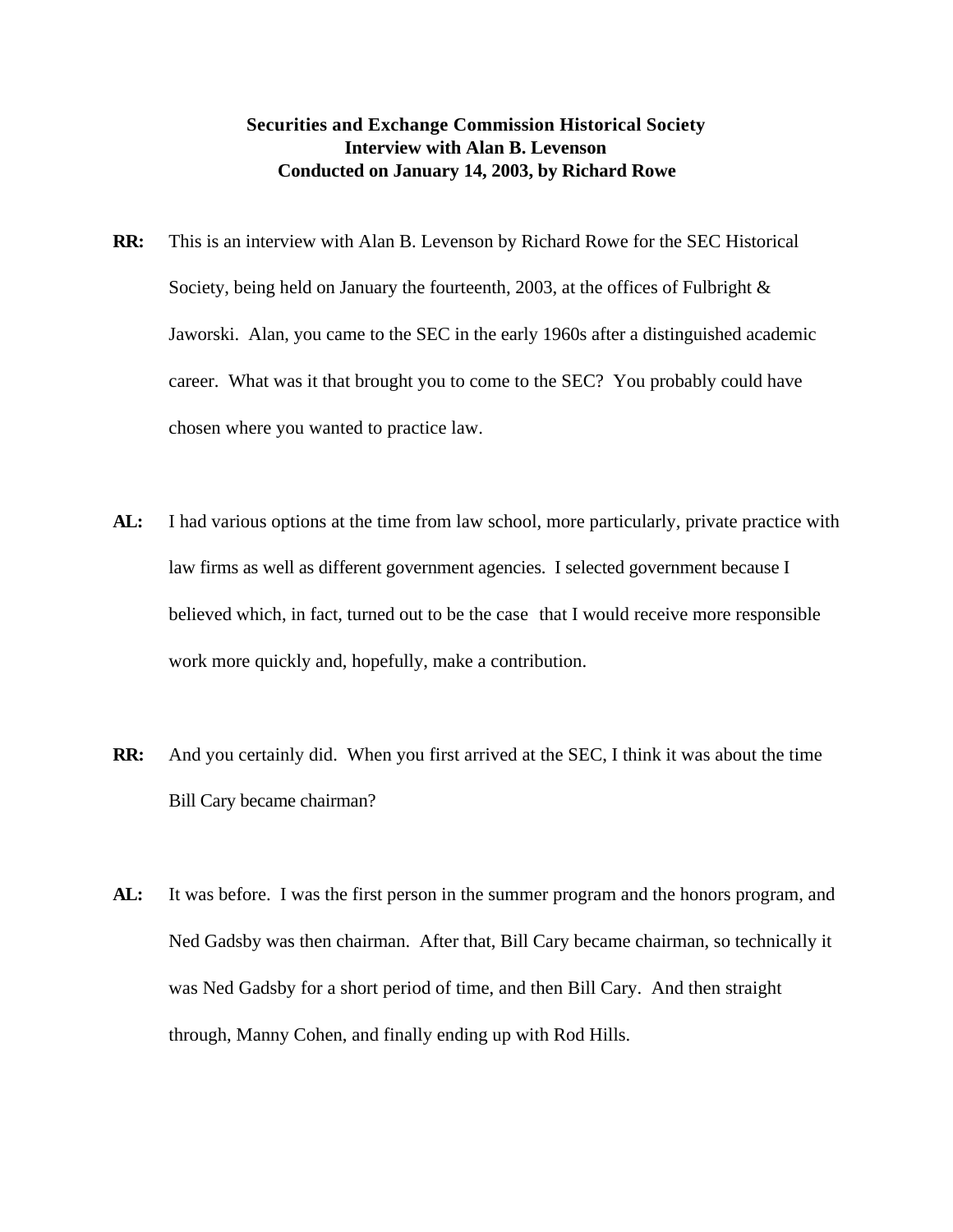- **RR:** And Hamer Budge was in there.
- **AL:** In between, there was Hamer Budge, who was responsible for my appointment as director. Bill Casey also made a terrific contribution to the securities laws, particularly simplification and emphasizing objective standards, and doing away with metaphysics.
- **RR:** You mentioned the summer program and the honors program. I, too, went to the SEC for the first time in the summer program, and got into the honors program when I was hired, but I think some of the younger members of the Society and the others listening to this interview would be shocked to hear what the compensation was, even if you got into the honors program back in those days. Do you remember?
- **AL:** First, Dick, as you well know, you didn't go to government for the pay. Otherwise, I would have gone into private practice with private law firms. My recollection is that I started off in the honors program at the SEC at \$5,000 a year or thereabout.
- **RR:** That's probably pretty close. I think when I started it was \$7,500, and \$9,000 when you got into the honors program. But that's a little misleading, because I did some research later on, and the starting salaries for young associates, in D.C. law firms, at least, were not that much higher than we were getting at the SEC at that time.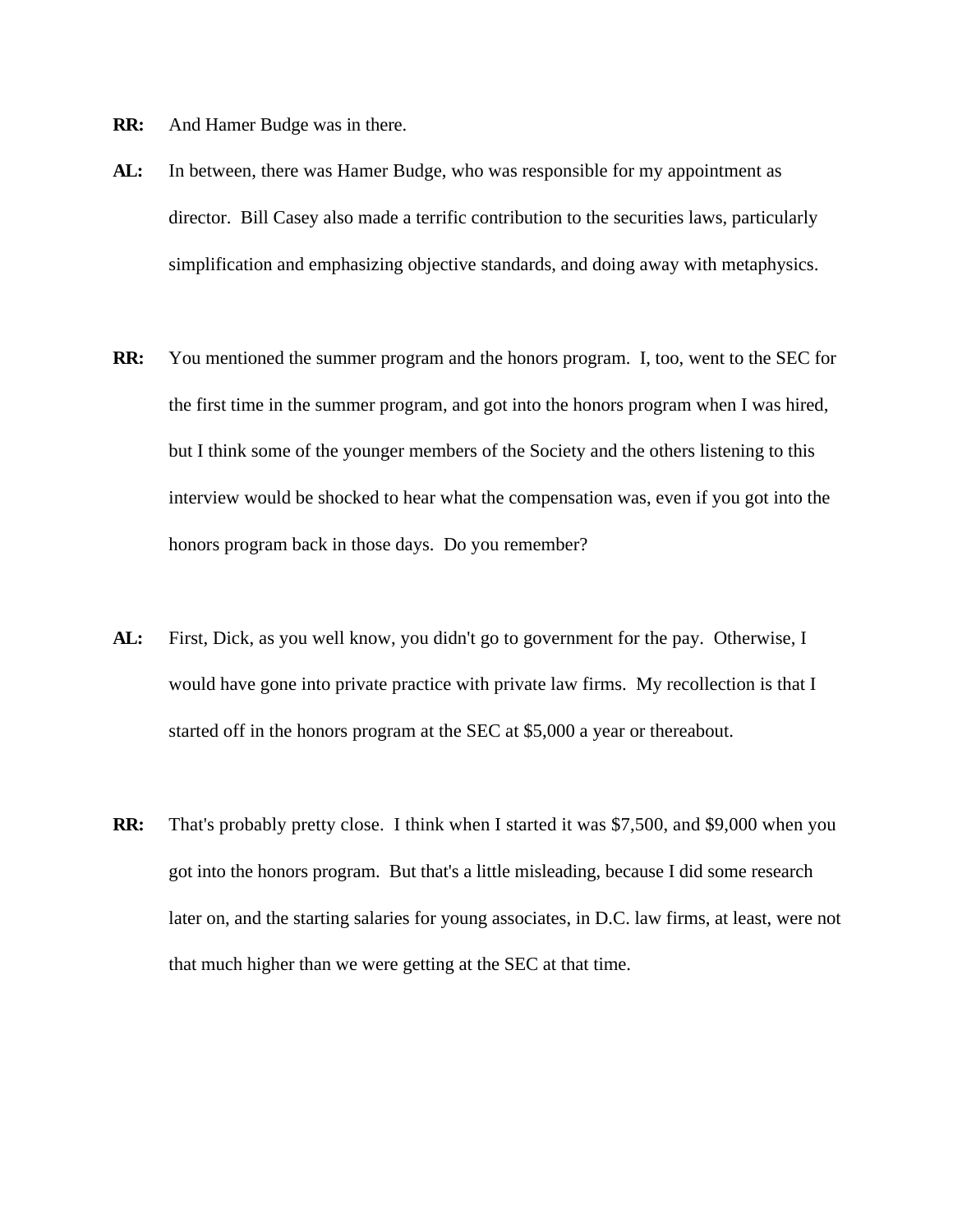- **AL:** It was a couple of thousand dollars difference, plus New York and California were higher. A couple of thousand dollars, even though in absolute amounts was not that significant, in relative amounts was very significant.
- **RR:** Yes, it was. The dollar went a lot further. When you started, you started in the Division of Corporation Finance. Where were you assigned there?
- **AL:** Yes, I was assigned to Regulation A in CorpFin, and worked for the then branch chief, Pat Griffin, for a short period of time. I had the opportunity to write a motion in connection with an issuer. The special counsel for the issuer at the time was Louis Loss from Harvard Law School and Milton Kroll from Washington, DC. The motion that I wrote was submitted to Ed Worthy, then the assistant director of Investigations and Administrative Proceedings. That's how I came to his attention, all within a very short period of time. As I would put it a lucky break.
- **RR:** And unlike today, each division had its own enforcement and investigative office in those days.
- **AL:** Yes, at the time we did not have an enforcement division. As you mentioned, Dick, each division had its own enforcement unit, broken down by program areas. For example, Corporate Finance, better known as CorpFin, had the Branch of Administrative Proceedings and Investigations. Corporate Regulation, which today is Investment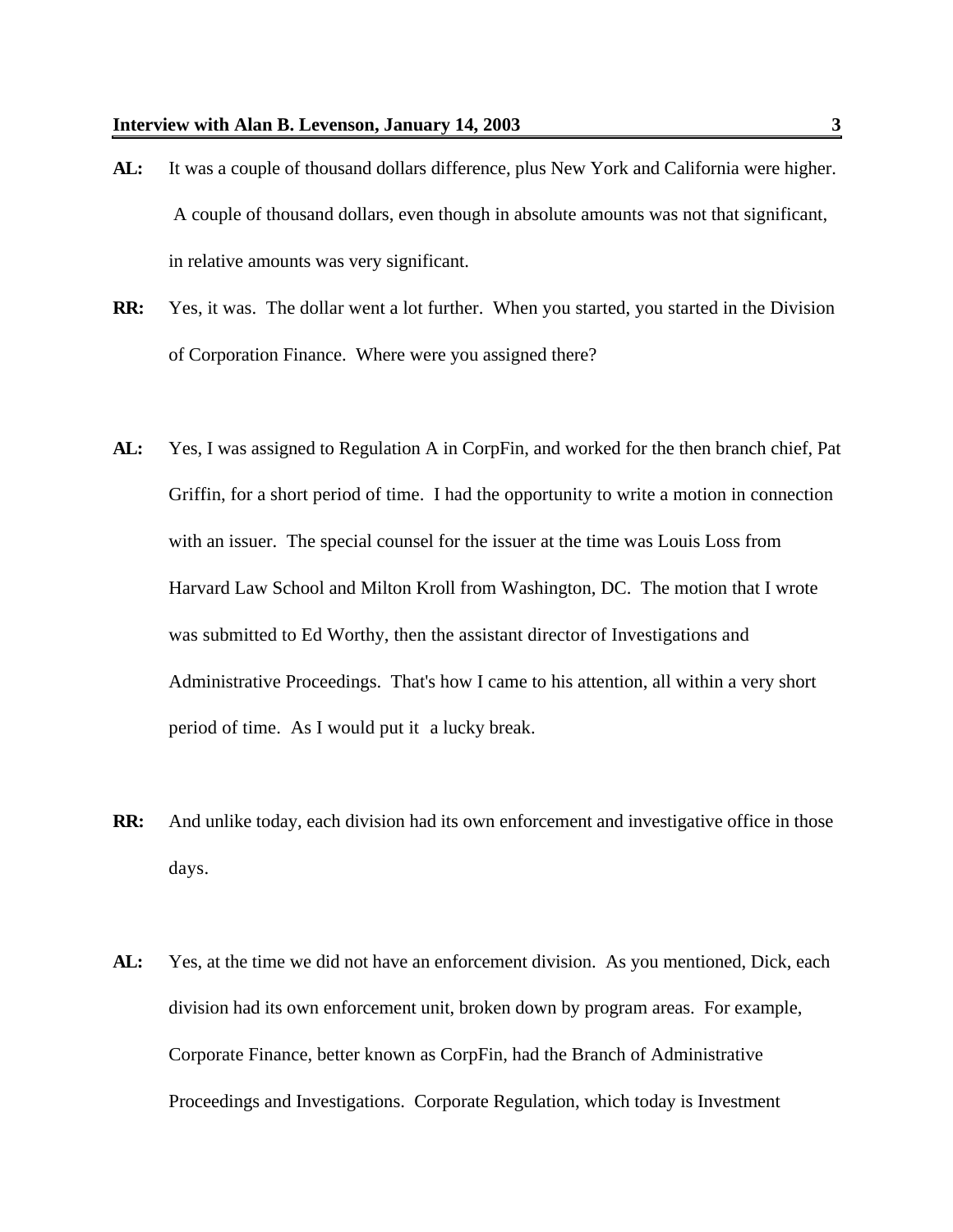Management, dealt with investigations relating to mutual funds and other investment companies. Trading and Exchanges, subsequently called Trading and Markets, and subsequently called Market Reg, had its own unit dealing with broker-dealers, the NASD and the exchanges. So CorpFin was in charge of all issuer enforcement.

- **RR:** Did the general counsel and the regional offices play a part in that as well?
- **AL:** The regional offices played a part in suspensions of Regulation A and they coordinated with the branch of Regulation A in CorpFin. The general counsel's office coordinated if we went to court seeking an injunctive action, if we were referring the matter criminally to the U.S. attorney's office, or generally as advisor to the Commission on administrative proceedings.
- **RR:** And who were some of the people you worked with in the Branch of Administrative Proceedings and Investigation in those early years?
- **AL:** We had a terrific group, Dick. The first head that I worked with and for was Ed Worthy. He was from Carrollton, Georgia. A real gentleman, a real professional, and very publicinterest-orientated. Ben Levy followed Ed as the head of the branch. It was a small group, which included Fred Moss, who subsequently became a member of the Special Study and then chairman of the Boston Stock Exchange; Gene Rotberg, who subsequently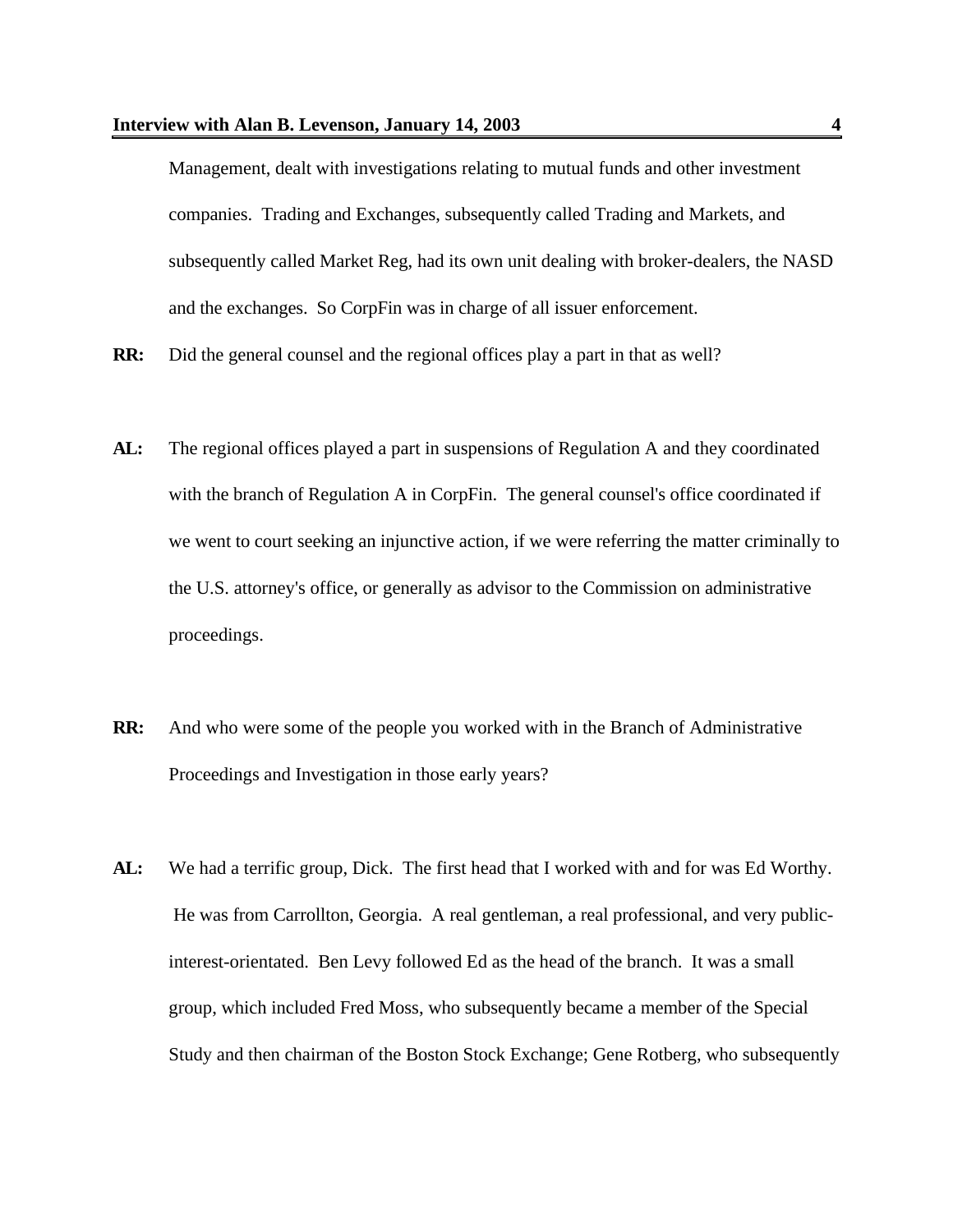became a member of the Special Study in '63 and then became Treasurer of the World Bank, amongst other things.

As you know, you were a member of the group. In addition to yourself, there was Neal McCoy, John Taulbee, and others. All crackerjack lawyers that were interested in making a contribution. We worked well as a team, and, hopefully, we did make a contribution.

- **RR:** And Ralph Tracy was in that group, too, wasn't he?
- **AL:** Ralph Tracy was a senior lawyer in that group, as was Alan Kilmer, a senior member. Ralph Tracy subsequently became an administrative law judge, and Kilmer was a senior financial analyst. Both of them had special expertise in criminal reference work and worked on some of the biggest cases that the Commission had in the fifties and the sixties.
- **RR:** Do you remember some of the names of some of those cases?
- **AL:** There was United Dye and Chemical. I remember Tracy and Kilmer going to Brazil, chasing a suspect. Eventually getting him on a Form 4. He was involved in quite a number of questionable matters, but the charge, eventually, was a Form 4. It was the creativity of the staff, who generally was nowhere near as experienced as counsel representing the respondents or defendants or witnesses, but had a drive and a genuine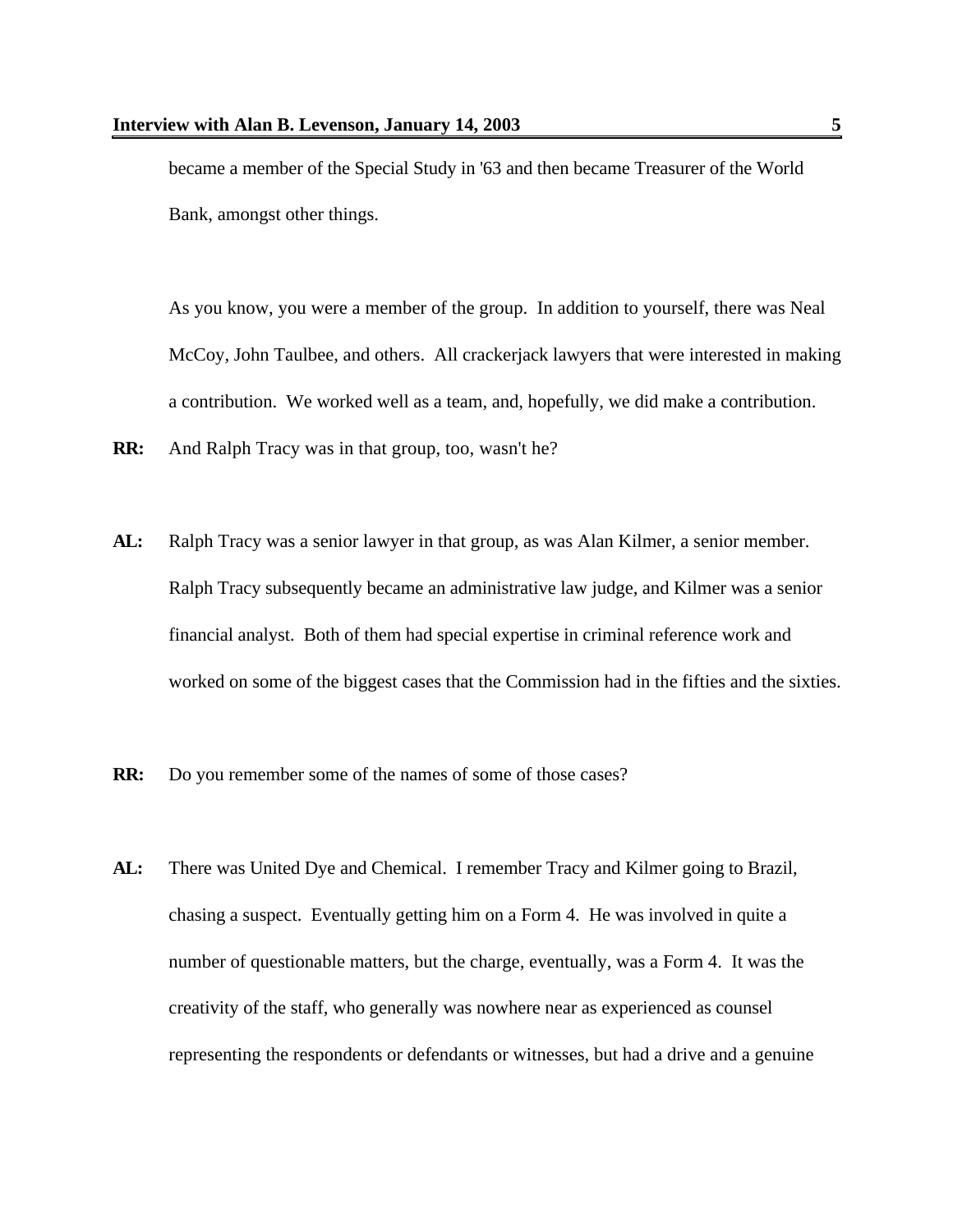interest in protecting investors and the public interest and, hopefully, participating in some way in policymaking.

- **RR:** If I remember, Ralph Tracy also had some connection with investigations involving Roy Cohn?
- **AL:** He did, as I did. I remember questioning Roy Cohn one time in connection with Fifth Avenue Coach, an investment company alleged investment company and I remember Roy Cohn saying to me, when I questioned him at the then New York regional office, "I was a prosecutor in the U.S. attorney's office, I've been a defense counsel, and now I'm a witness. Go ahead and ask any questions you want to ask. I also taught criminal law."
- **RR:** Eventually you became the head of the Branch of Administrative Proceedings and Investigations.
- AL: That's correct, Dick. I worked my way up from a law clerk trainee to general attorney, trial attorney, branch chief, and assistant director, then the head of what is today issuer enforcement.
- **RR:** And who were you working under in those days?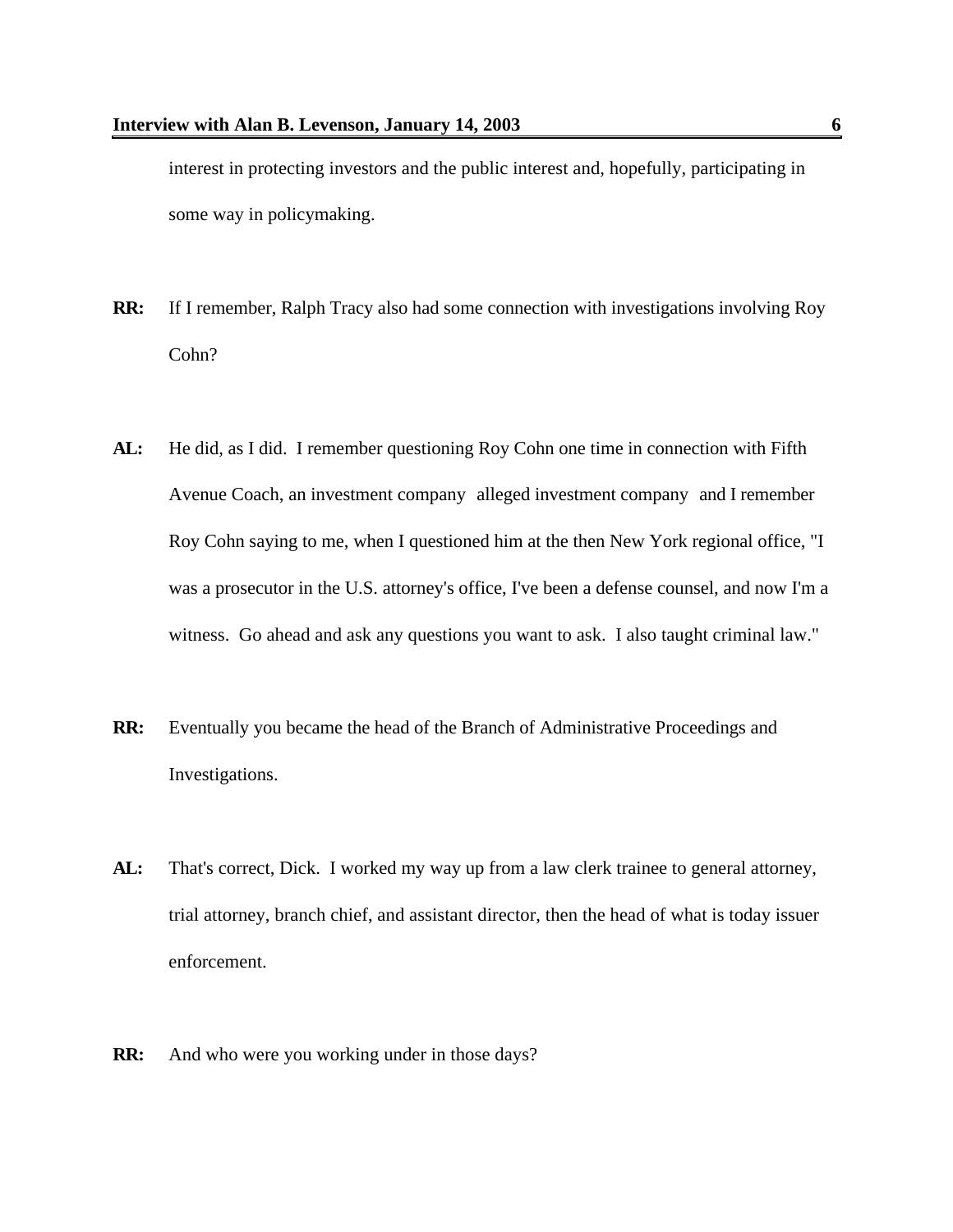- **AL:** Basically, Ed Worthy, who subsequently, after moving from assistant director and heading up the equivalent of the enforcement shop, to the director of the division; Charlie Shreve, executive assistant director of the division; Bob Bagley, associate director. I worked with assistant directors throughout the division, including Ralph Hocker and many branch chiefs and a lot of staff attorneys, who would refer cases to the Branch of Administrative Proceedings and Investigations. When I talk about that unit, I'm talking about stop-order proceedings against registration statements. I'm talking about administrative proceedings Section  $15(c)(4)$  procedures relating to periodic reports. I'm talking about investigations relating to proxy statements, annual reports, quarterly reports, current reports. I'm talking about investigations involving mergers, acquisitions, and tender offers, as well as ownership and beneficial statements of ownership.
- **RR:** That's quite a broad spectrum of authority to investigate. Did you work with the other enforcement offices at the Commission?
- **AL:** Yes, Dick, and found them very helpful. Particularly when I had tough issues, I would consult Irv Pollack, who was initially in the general counsel's office, and then moved over to Trading and Exchanges. Further, when a very unusual legal question was present, in addition to Irv, I would consult with Phil Loomis. Relating to other enforcement matters, particularly the program dealing with "sensitive payments", when I was director I dealt very closely with Stanley Sporkin of the then new Division of Enforcement.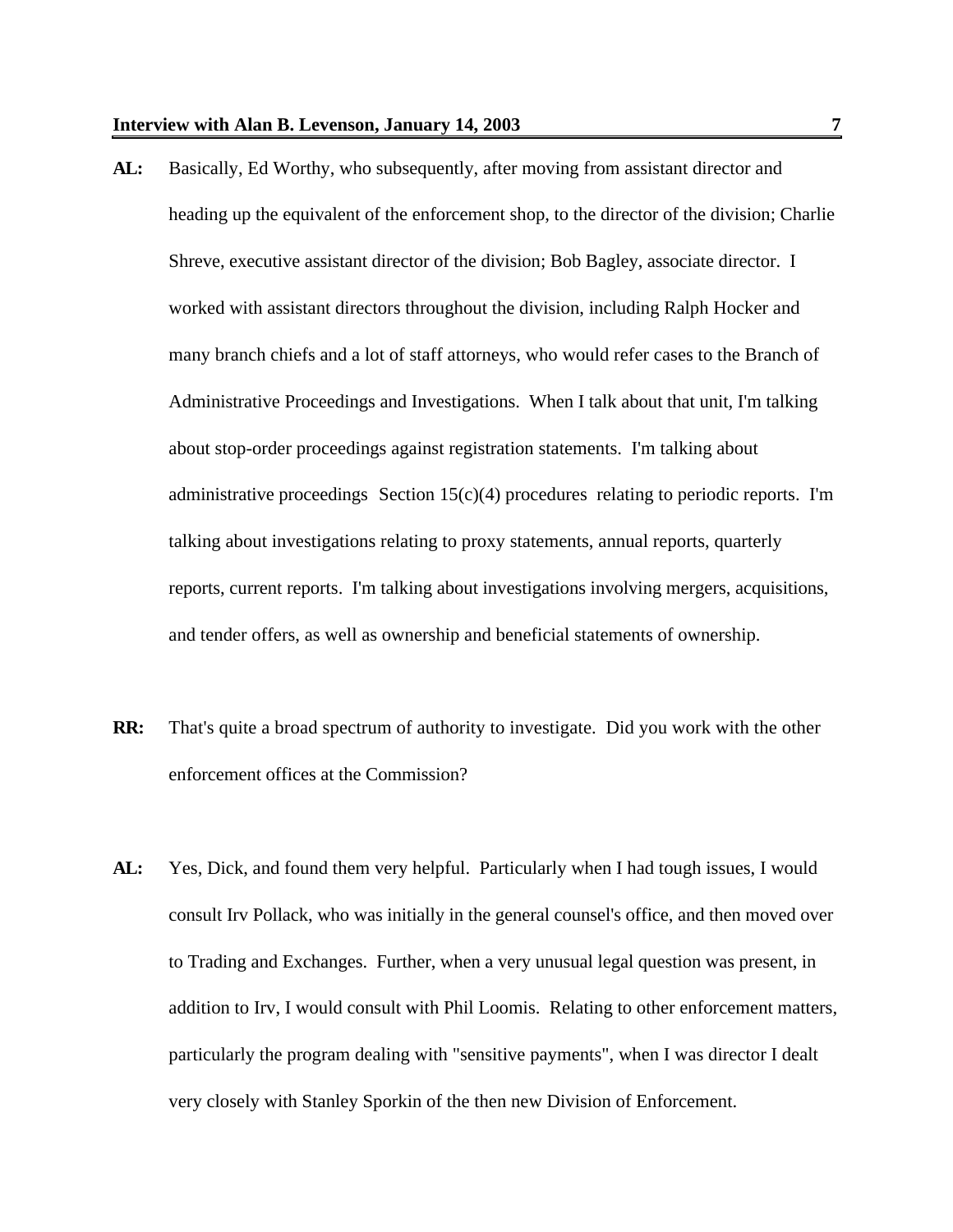- **RR:** Stanley came to the Commission right about the same time, maybe a little later than you did. What did you think of Stanley when you first met him?
- **AL:** Stanley is one of the most creative persons that I've ever met and has great energy. He certainly is provocative and will catch everybody's attention. I think at the time, Dick, he was better known than the then attorney general of the United States, in terms of law enforcement, when Stanley became the director of the enforcement Division.
- **RR:** What were some of the big cases that once you became head of the administrative proceedings office, what were some of the big cases that the office handled?
- AL: First, we questioned Jimmy Hoffa and the Teamsters' [International Brotherhood of Teamsters] entry by means of loans to casinos in Las Vegas. Secondly, and unrelated, we questioned members of organized crime, including very noted figures that were on the front page of the *New York Times* or the *Wall Street Journal,* and their entry, or attempted entry, into public companies through stock ownership and secret control. In terms of the . . .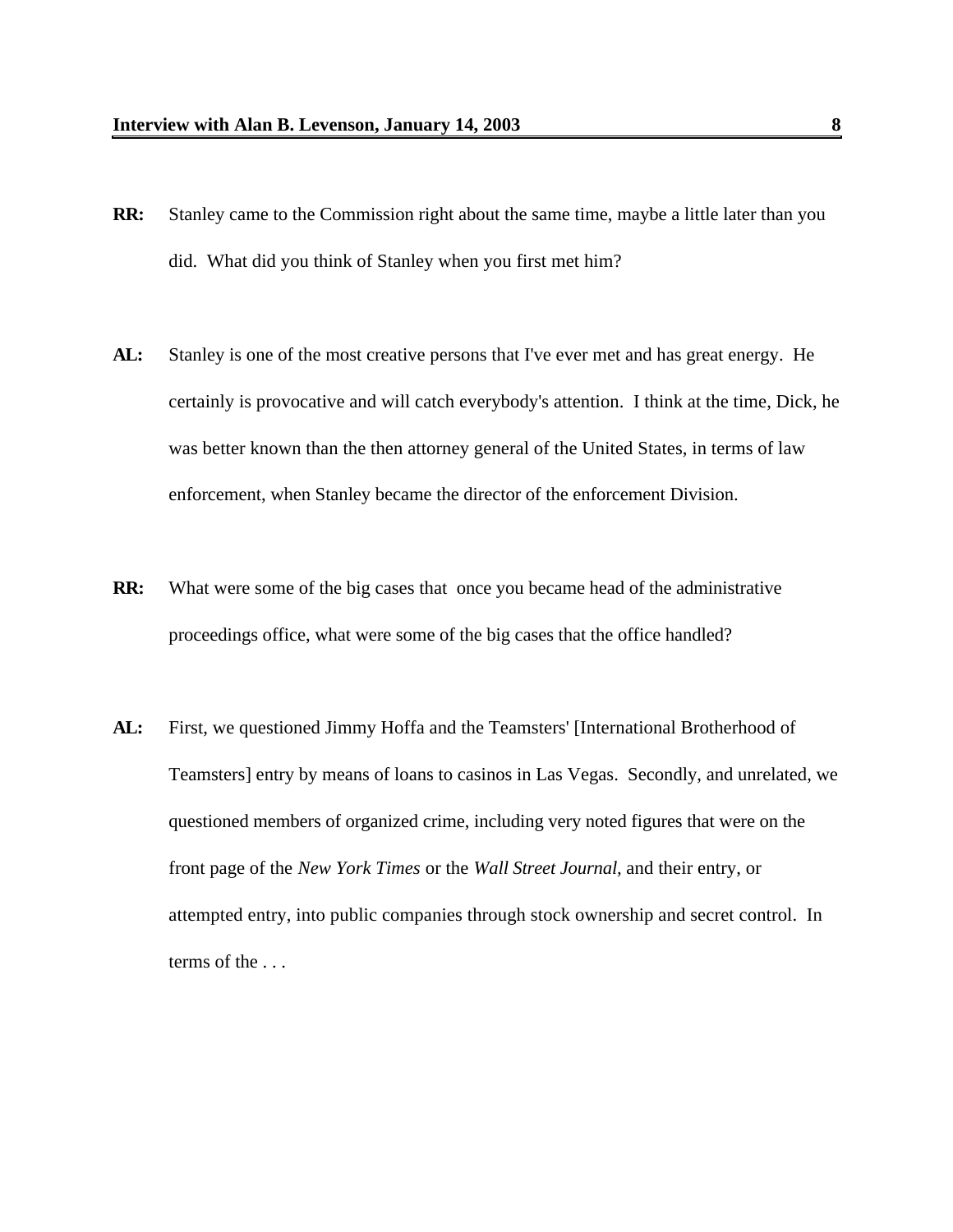- **RR:** Before we leave that subject, I've never known you to back off from anybody, but were you ever a little bit nervous about having those notorious gentlemen in your office? And a closed door?
- **AL:** Well, let me tell you a story when I questioned Jimmy Hoffa. It was a public administrative proceeding, and he was represented by Edward Bennett Williams at the time, and I was within one year out of law school. They had nobody else to try the case, so they gave it to me. I recall, after my direct examination and I did a miserable job Williams really cut me up. But I learned from him as much as from anybody else. You learn from your mistakes and your errors. At the conclusion of direct examination of Jimmy Hoffa, the then administrative law judge, Irv Schiller, said, "Mr. Williams, do you have any questions on cross-examination?"

Before he could get out a word, Hoffa said, "Sit down. You have no questions. I want you to know that I hate Bobby Kennedy," who was then attorney general, "and I hate you, Mr. Levenson, for subpoenaing me." At the conclusion of the hearing, Mr. Hoffa came over, shook my hand, and said to me, aside, "No hard feelings, Alan. I had to say it for the press." [Rowe laughs.]

Now, getting back to your question about was I concerned about the notoriety of some of the characters. No, but I do recall that some of the attorneys in the group didn't want to sign the subpoena, and I signed the subpoena. They didn't want to question them, so I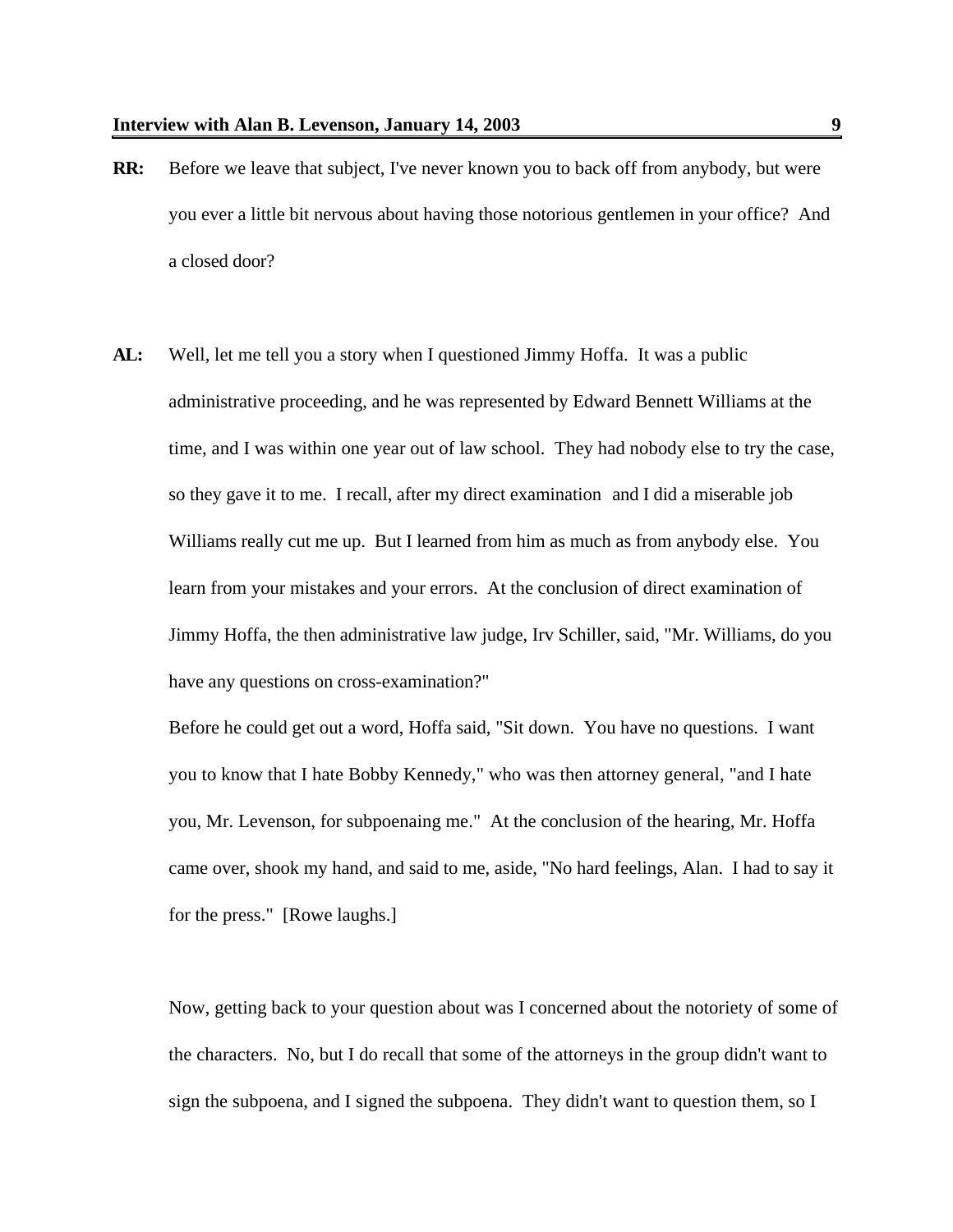questioned them. I think at the time when you're very young, you're right out of law school, you don't have as many qualms as you otherwise might. I thought it was exciting. I never was concerned. I might say, Dick, that you became the head of that unit, just like you became a successor director of CorpFin after me, and you know as much about that unit as I do, although a different facet of it. So I think your input could be very helpful to any oral history.

- **RR:** One of these days, Alan. Would you say that enforcement policy was generated more from the kinds of cases that the staff identified and brought to the Commission, or did it come from direction from the Commission? Or did it depend on who was chairman at the time?
- **AL:** It didn't happen that way. More particularly, most of the cases investigated by the staff in the Branch of Administrative Proceedings in CorpFin did not come from the Commission. It was isolated when that occurred. I can count one case that came from the Commission, upon reflection. Investigations were generally triggered by: one, anonymous complaints; two, references from other divisions; three, references from the CorpFin processing branches; four, references in newspapers; or five, other government agencies. Or some mixture of what I have cited, but certainly not from the Commission. It was more upstream flow than a downstream direction.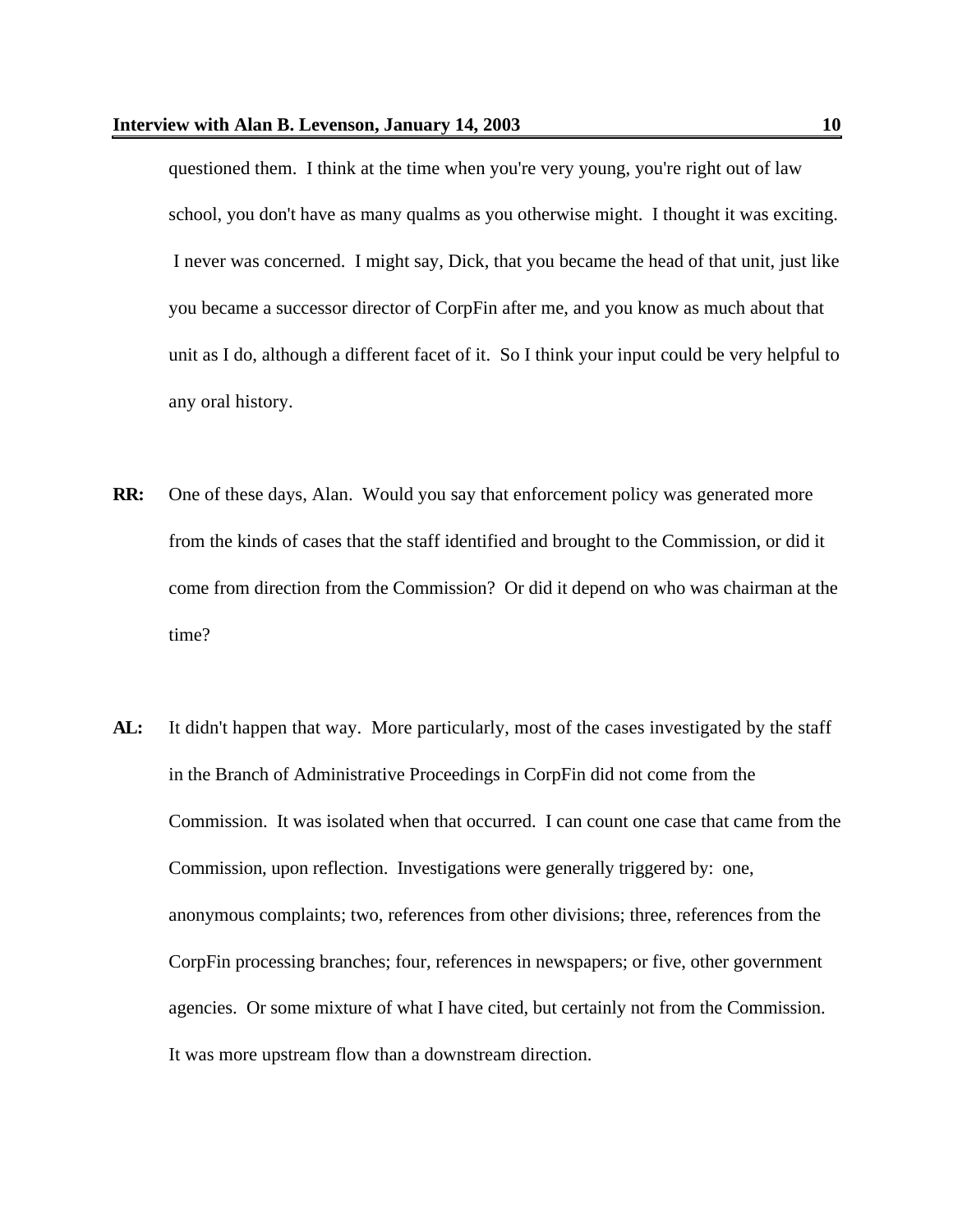- **RR:** Did you ever encounter or feel pressure from sources outside of the Commission that tried to affect the course of investigations or proceedings?
- AL: Yes, but isolated. One time there was a call from there were a couple of calls from a chief of staff of a House committee. I felt that the effect was to try and put pressure on me to expedite a registration statement. That's when I was head of CorpFin, the director. Also, when I served in that position, I had gotten a call from a high official at Treasury Department on a totally different matter. He wanted to be an "honest broker" with us with one of the largest companies in the United States, and I told him on the phone, "Thank you very much, but we don't need honest brokers," and I hung up on him.

I might say that I had gotten a call after hanging up on him, within two minutes, from Ray Garrett, then chairman of the Commission, who said, "Alan, I just got a call from the assistant secretary of the treasury who said you hung up on him. Is it true?" I said, "Yes, it is." He said, "Why'd you ever do that? Doesn't sound like you." I said, "Because he wanted to be an honest broker, and this Commission doesn't need honest brokers. We can handle our matters." And I said, "Ray, stay out of it." And he did.

**RR:** Ray was a very wise man.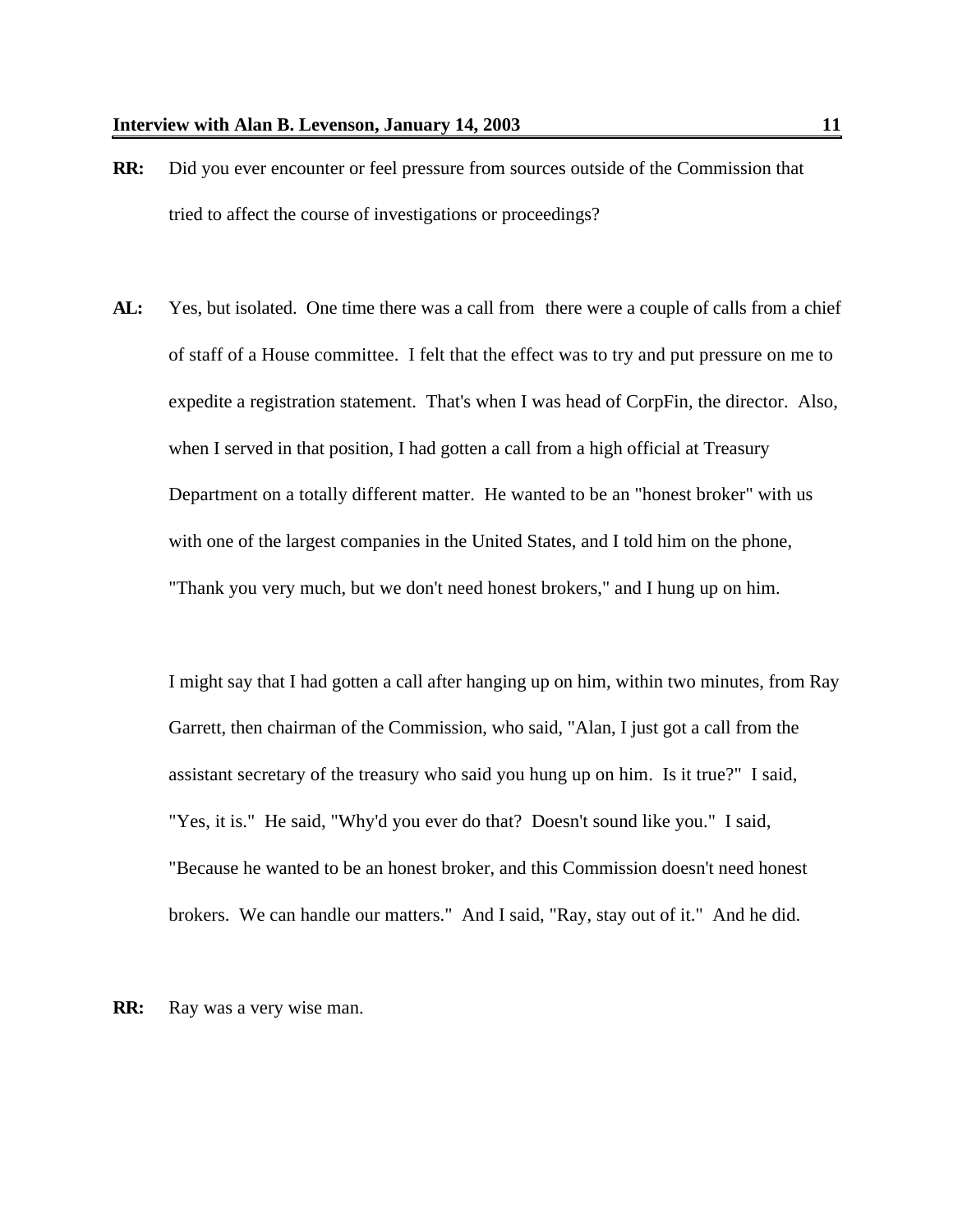- **AL:** Ray was an outstanding chairman. The Commission's been blessed by having outstanding chairpersons and commissioners and staff in different divisions. As to myself, I'll make no comment.
- **RR:** Eventually, there came a time when you left the Commission I don't know whether I could call it prematurely or for sabbatical or whatever, but you did leave the Commission at a time in the late sixties. Is that correct?
- **AL:** That's correct, Dick. I had the opportunity to go with an investment advisory complex, and I thought it would be a challenge to learn the business. As a result, I went with an investment advisory group out in California, and first got involved in private placements, and then in various mutual fund matters. I progressed within the organization from vice president to senior vice president to executive vice president, and then I left and came back to the Commission. I had received an offer to become director of CorpFin. And much to my wife's annoyance, I said, "Yes." [Rowe laughs.] I might say she was annoyed because it was a significant cut in compensation and uprooting of the family, so I could understand it.
- **RR:** I once heard you say that being director of the Division of Corporation Finance is one of the best jobs in the entire country. I guess that must have contributed to your decision to come back to the Commission?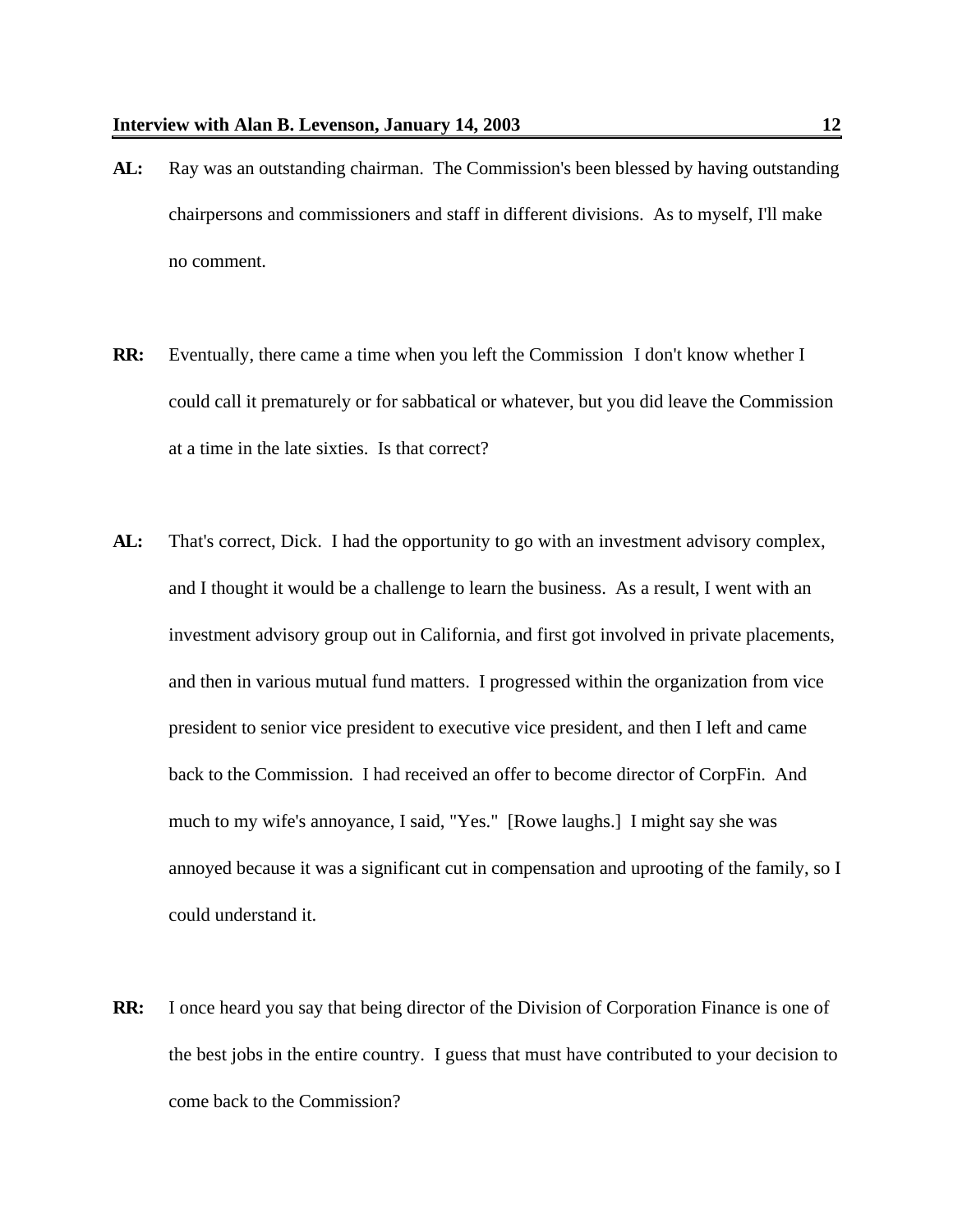- **AL:** Dick, it's a fair quote. I considered it the most exciting job that I've held in terms of, one, the nature of the issues; two, the people that I worked with; three, the opportunity, with a team, to make a contribution. And I emphasize "a team." I was very fortunate to have the opportunity to work with a group of people who, in my experience, in government and out of government, are as good as anywhere.
- **RR:** And you came back as the director of the division. Up until then you had been doing what you once called what I was doing "playing cops and robbers." What were the differences between playing cops and robbers and running the entire division with all of its responsibilities?
- AL: The big difference was scope of work. As the director of the SEC's CorpFin, the scope of work increased geometrically, because I had to get involved in processing, operations, personnel, unusual proxy and disclosure questions, shareholder democracy, shareholder proposals, tender offers, contested actions, mergers, acquisitions, etc. So the work as director was much broader. Secondly, I had to be more of a manager of resources than I ever had to be when I had a small, little team in the Branch of Administrative Proceedings and Investigations.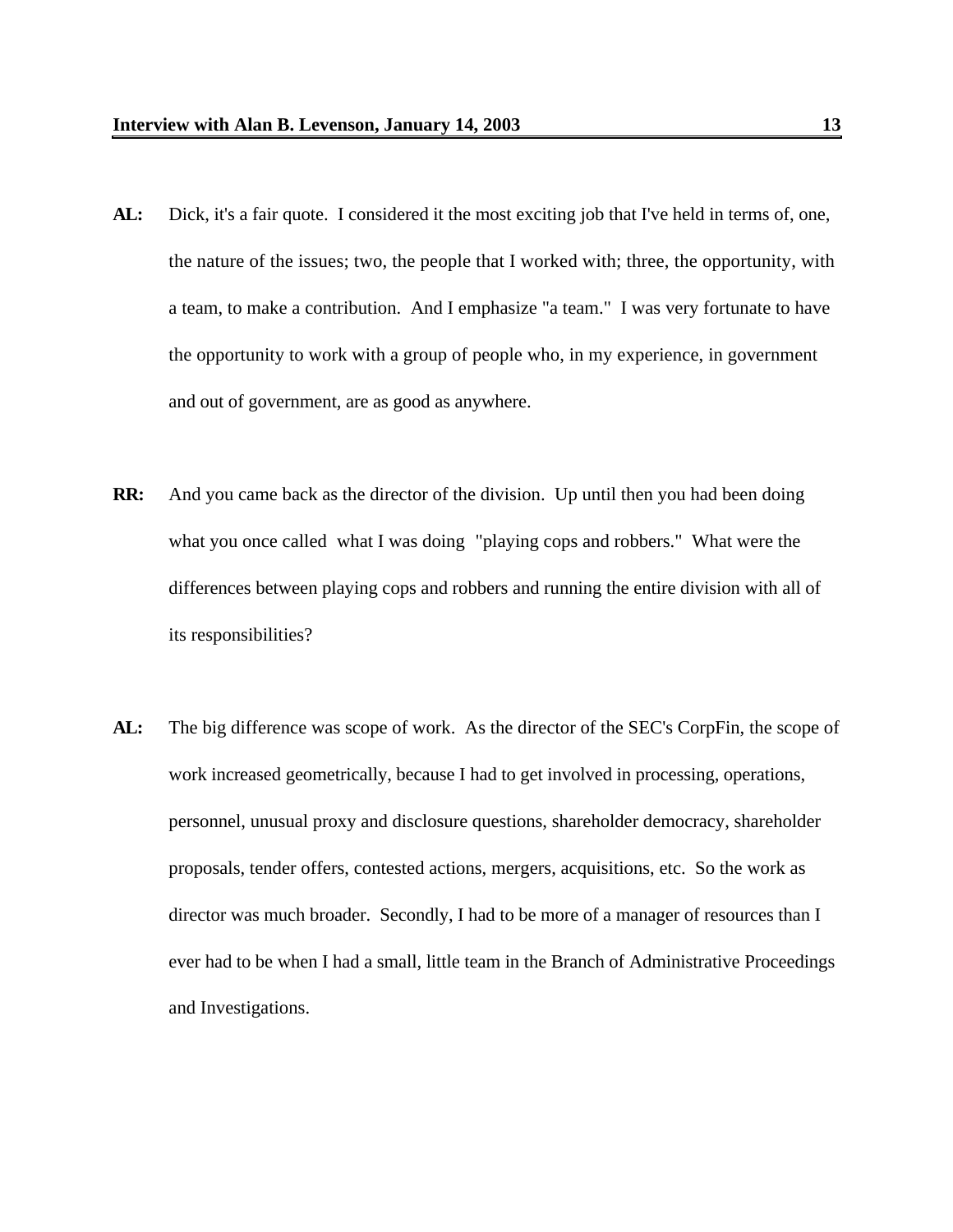Three, I made a conscious effort to get involved in matters that I had not previously been involved in, or, conversely, not to get involved in matters that I had been previously involved in. Namely, I was very fortunate to have a great team in the Branch of Administrative Proceedings and Investigations, including yourself, Dick, and Neal McCoy and Tom Holloway and Kilmer and Tracy and others, such as Taulbee, Bob Werbel, Kessler, Lenny Steinsaper. I made a conscious effort to get involved in areas other than Administrative Proceedings, because the team was so strong.

I got involved very heavily in rulemaking and form changes. I think a lot of that had to do with Bill Casey, because he was always looking for new ideas. He would say, "Let's change this, and let's do away with metaphysics."

- **RR:** So Bill was unlike some other chairman, more involved in setting the policy from the top rather than having it filter up from down below?
- **AL:** I wouldn't put it that way.
- **RR:** In broad terms. Not that he would dictate the details.
- **AL:** He was looking for ideas and relying upon the staff to come up with the ideas. Then he would filter the ideas, and he would build on the ideas, or he would himself suggest ideas. He was looking to the staff for that. But he was always there as a creative motivator.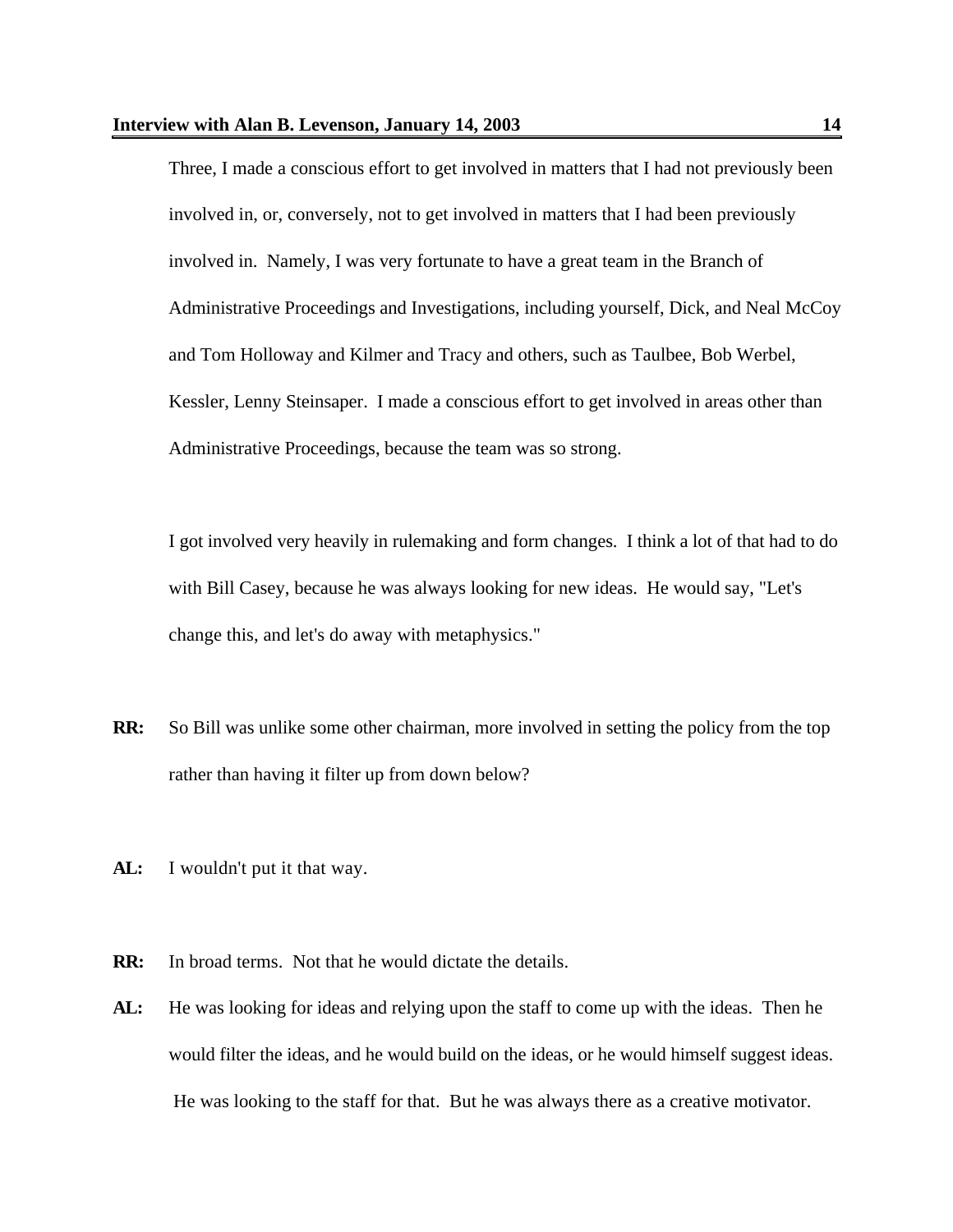- **RR:** When you became director, did that get you more involved in what other divisions were doing in matters of policy or matters that might impinge on what CorpFin was doing?
- **AL:** The answer is yes. CorpFin had significant delegated authority from the Commission at the time. As a result, we not only had more work then, but also, we were asked to comment upon on different occasions, not regular basis *amicus* briefs, that involved the CorpFin disclosure programs, such as materiality. We did the final *amicus* brief, which had been initially bounced by the Commission when submitted by the Office of General Counsel. I worked with Harvey, and we did the *amicus* brief in Northway.
- **RR:** I remember that, yes. "Harvey" being Harvey Pitt.
- **AL:** Yes.
- **RR:** What would you view as your two or three greater accomplishments while you were director? And that may be repeating some of the things you said earlier.
- **AL:** One, the accomplishments that I view as highly significant don't forget, I was a member of a team. I can't stress that enough. We had a great team of people, and so I look at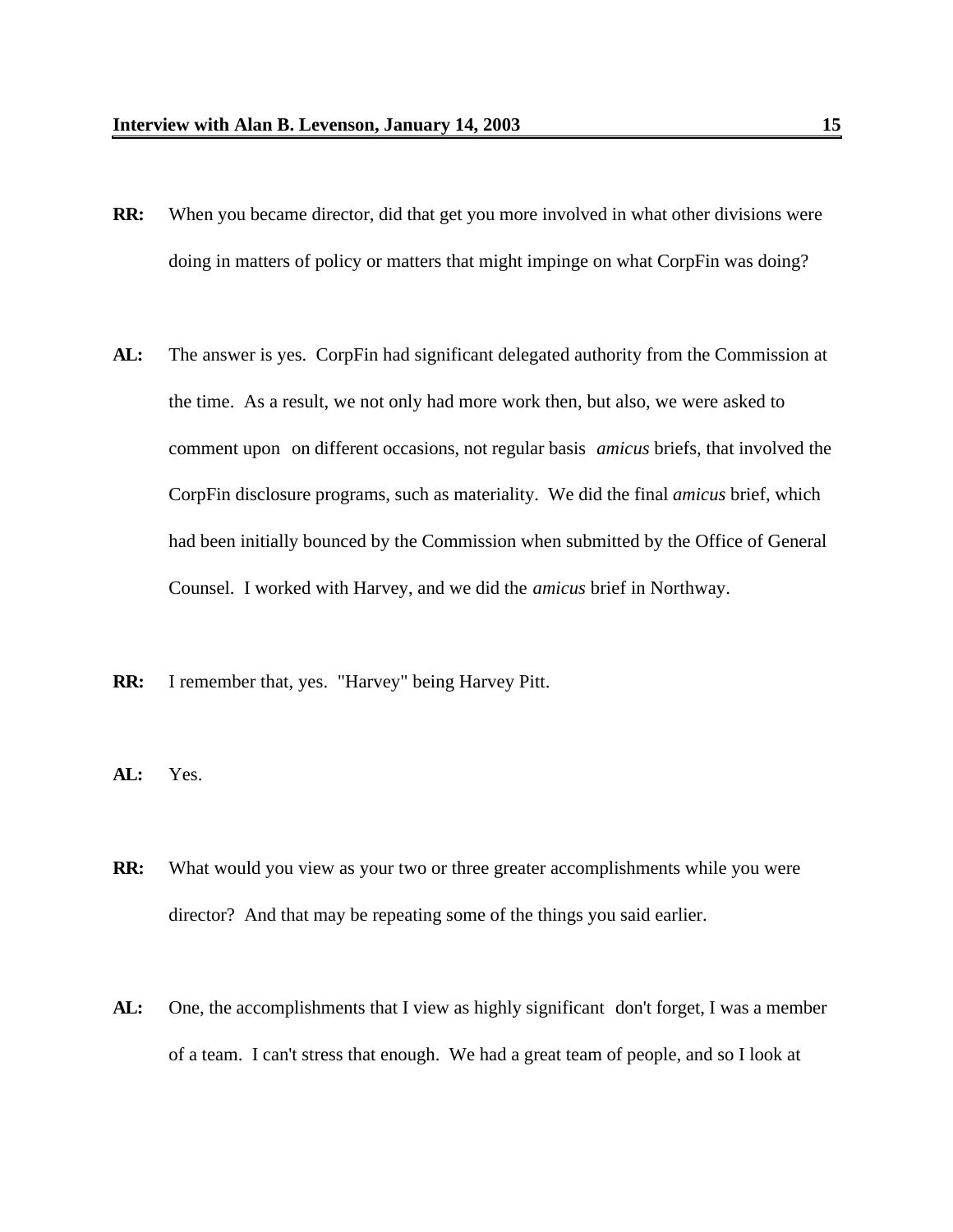myself as a participant in a highly motivated group of people. Now, as part of a team, the significant contributions, that I would identify would include the following.

One, the 140 Series of Rules. More particularly, sale of restricted securities, Rule 144; intrastate offerings, Rule 147; Rule 145, the rescission of the no-sale theory on mergers; and the predecessor of the 500 series of rules, namely, Rule 146. Secondly, accomplishments would include corporate governance and shareholder democracy. At that time, we had Campaign GM and shareholder proposals the nature of a board of directors. I wish to note that the team then included Jean Gleason and Barbara Leventhal who worked on these matters.

The third accomplishment would have been our participation and origination of the "sensitive payments" program, which we euphemistically used as a term to refer to payoffs or bribes to win overseas contracts or retain overseas business, and which led to the Foreign Corrupt Practices Act of 1977. It also led to the Commission requesting the New York Stock Exchange to establish audit committees as a condition of listing, which, in fact, the New York Stock Exchange did. That was the letter from Rod Hills to the then chairman of the New York Stock Exchange.

Another accomplishment pertains to the 1940 Act, Dick. More particularly, CorpFin at that time reviewed all '40 Act prospectuses, and we did the rule which literally netted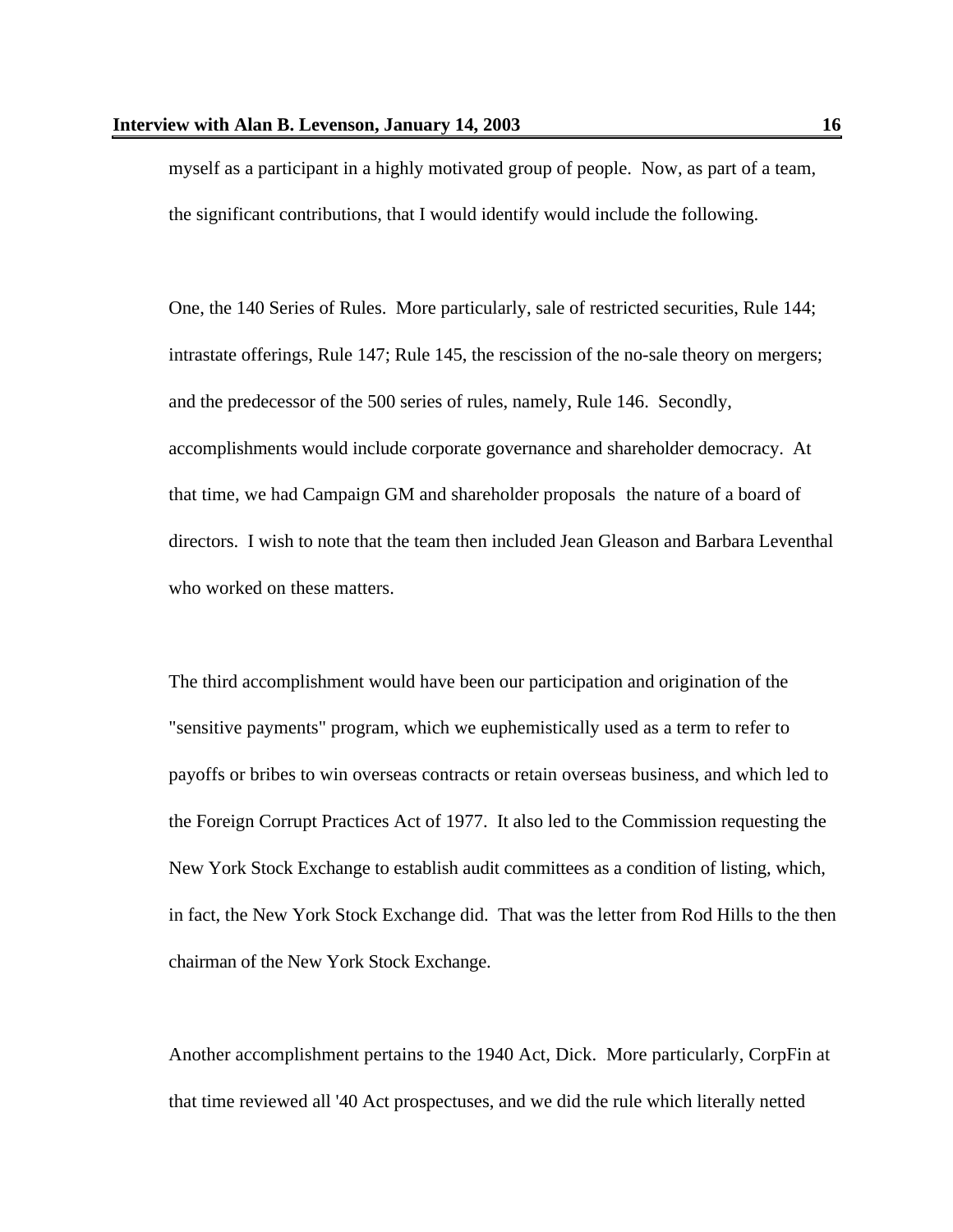fees, saved substantial amounts of money for investors, as well as put an end to the harsh penalties for oversale inadvertently of the number of shares registered. The final contribution although I'm sure every member of our team would not look at it the same way was National Student Marketing case, involving the professional roles of lawyers and accountants. And I think that was a landmark. You shepherded that case and, in fact, were significantly involved in all these matters. Again, I wish to emphasize it was a team effort.

- **RR:** We've been talking about, for the most part, at least, the people in the Commission that you dealt with. You mentioned a few outside the Commission, like Edward Bennett Williams and Milton Kroll, but as director, particularly, you dealt with the captains of industry, the people on the street, and others, and did that well. I think that was part of your philosophy that this is you know, we're not the enemy; we're there to protect investors, but only to the extent that it's necessary to protect investors.
- **AL:** Well, I think it was important to understand the tone of the Corporate Finance Division, its culture. I think by saying a few words about the tone, you can understand CorpFin, in my view, effectively. And that is, we always looked at business and most people as honest businesses and honest people, as distinguished from the attitude that "everybody was a crook." We never looked at it that way. The fact that somebody went off the reservation or turned corrupt, to us, was an isolated factor. And I still believe that's the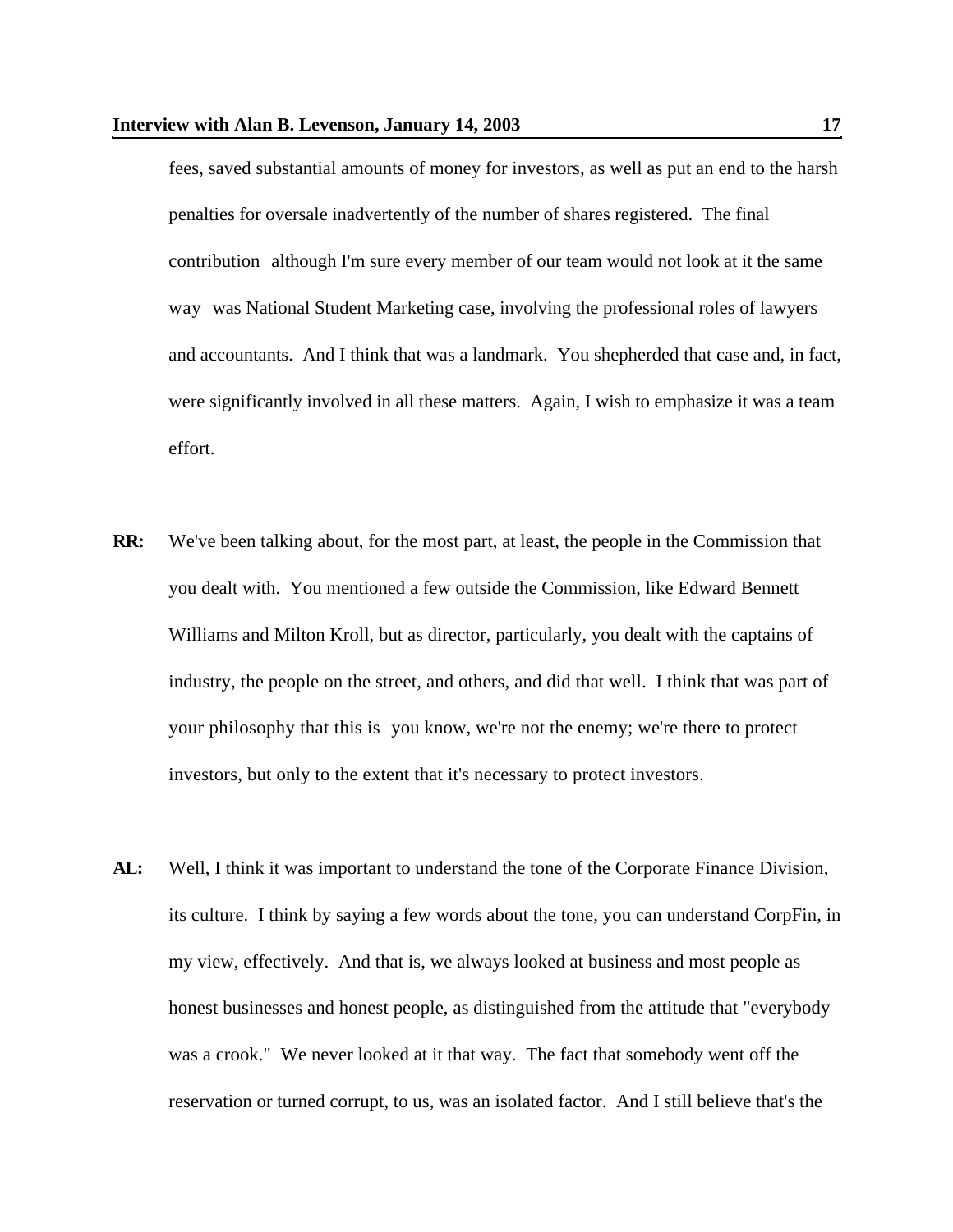case today, notwithstanding the terrible scandals we've had recently. Those will be taken care of by the law enforcement authorities. But for all those scandals, there are many honest business people, many more so.

One vignette comes to mind, and that involves the Commission's continuous attempt to be evenhanded, create a level playing field, and to be fair-minded. I recall when Citicorp came out with a new product, and Walter Wriston was the head of Citicorp. In the processing of the registration statement, there were all sorts of pressures. On the one hand, "Let's get this done quickly." On the other hand, "This will cause intermediation with savings and loans." So you had the Hill saying, "Hey, hold this up." You had Citicorp saying, "Don't hold this up. We gotta move."

At the same time, we had another circumstance in that case whereby Citicorp took the position they did not want to supply CorpFin with supplemental information as to the dollar amount of REITs [Real Estate Investment Trusts] in their portfolio, which was a problem throughout the country at the time. That they would make the decision on what's material. They would only supply us what they thought was material, as distinguished from what the staff in the processing branch requested as supplemental information.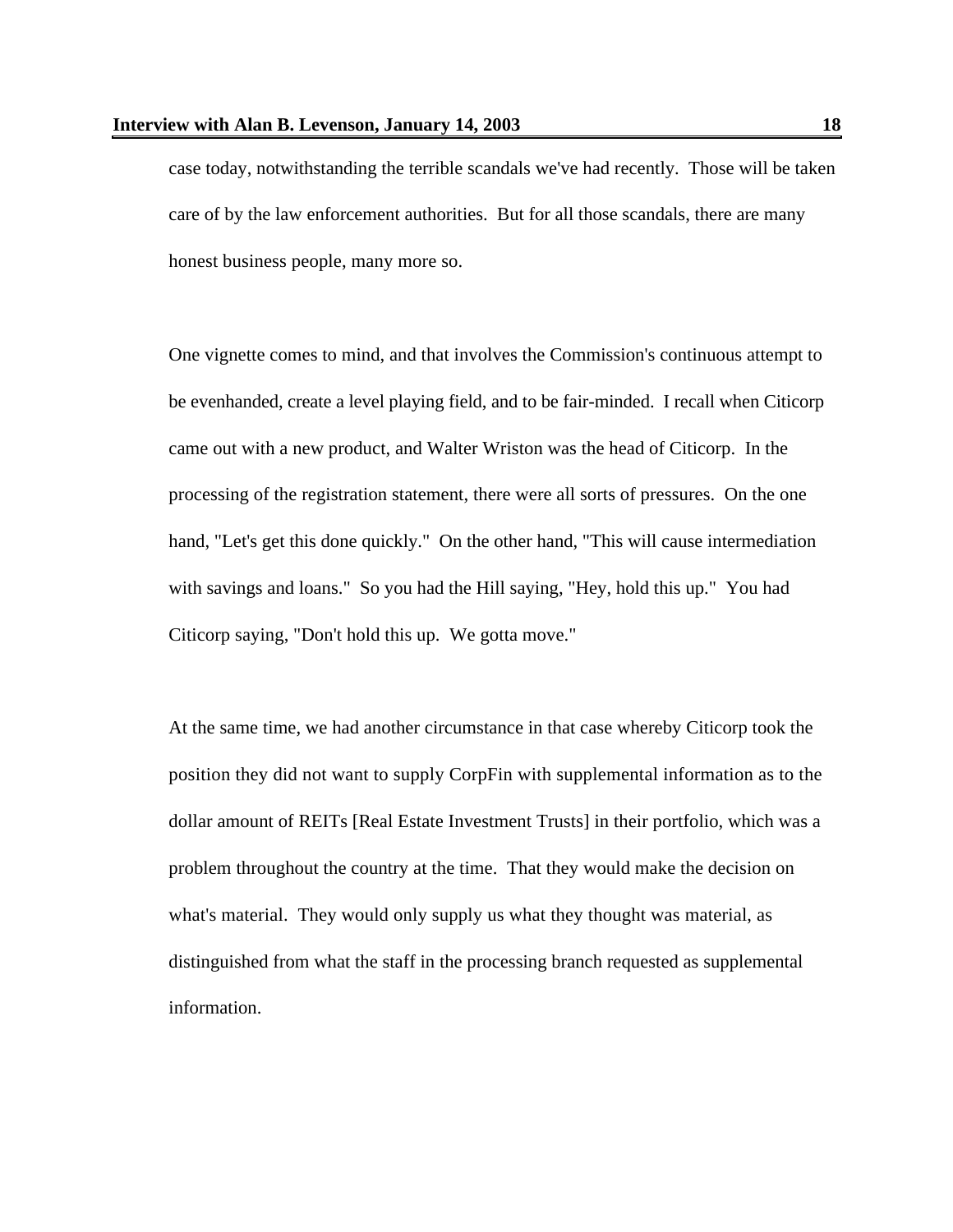I took the position that this was highly unusual, and they had the right not to supply any information, just like we had the right not to accelerate. As a result, I was before the full Commission within two days, at Walter Wriston's request that he be heard. Ray Garrett was then chairman, and Ray said, "Mr. Wriston, you requested this meeting." And Mr. Wriston, then said that Citicorp has the right to determine what's material, and not CorpFin staff, and he went on for fifteen minutes. I was then asked by Chairman Garrett for a reply. And my reply was as follows. "Exxon and General Motors are the largest companies in the United States, not Citicorp. Neither Exxon nor General Motors try to arrogate to themselves what's material in terms of furnishing the stall with supplemental information. I said that I saw no reason why Citicorp should be treated differently." And to the Commission's credit, they did not treat that company differently, and the matter passed.

**RR:** That reminds me of another accomplishment, which you didn't mention, and that is the relationship of the Commission's mission, which is disclosure or one of its missions disclosure to investors and the banking regulators who are saying, "Our mission is protection of depositors, and we don't want our banks giving a lot of this information that the Commission would like to get from them." You remember those discussions and controversies?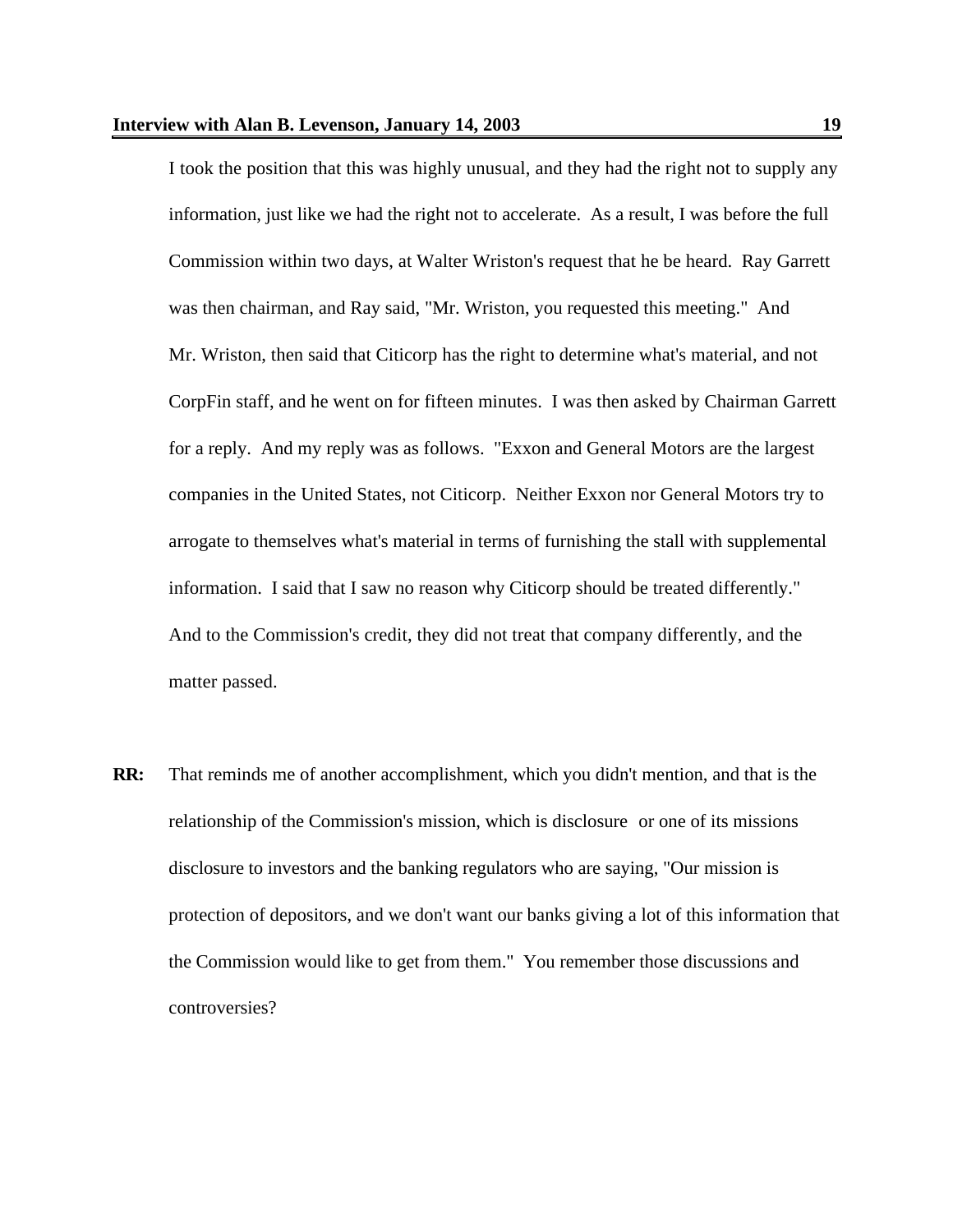**AL:** I remember them well. Arthur Burns was then chairman of the Federal Reserve Board, and we had Christmas Eve discussions at the SEC, particularly about the New York City municipal bond crisis. Sandy Burton was then chief accountant, and Ray Garrett, myself, and others. You must give the SEC commissioners great credit for standing tall and not being pressured for taking the position that the law should apply to all public companies equally, regardless of who you are. I think that was the great strength of the Commission in the New York City crisis, and the role of CorpFin was highly important. I would add that to one of the significant achievements as a team that we made.

I might say there were a few others that I'd like to identify upon reflection; that involved special studies by individual commissioners at the time. Whether it was Frank Wheat on the reappraisal of the disclosure policies, in which you were very active, Dick; or Dick Smith on the institutional investor report again, which you were also very active in terms of helping rewrite the report; CorpFin played a role, both substantive and logistical, in each of those studies, and I think that was significant.

**RR:** And there was a later study by a former commissioner, Al Sommer, that played a very important role.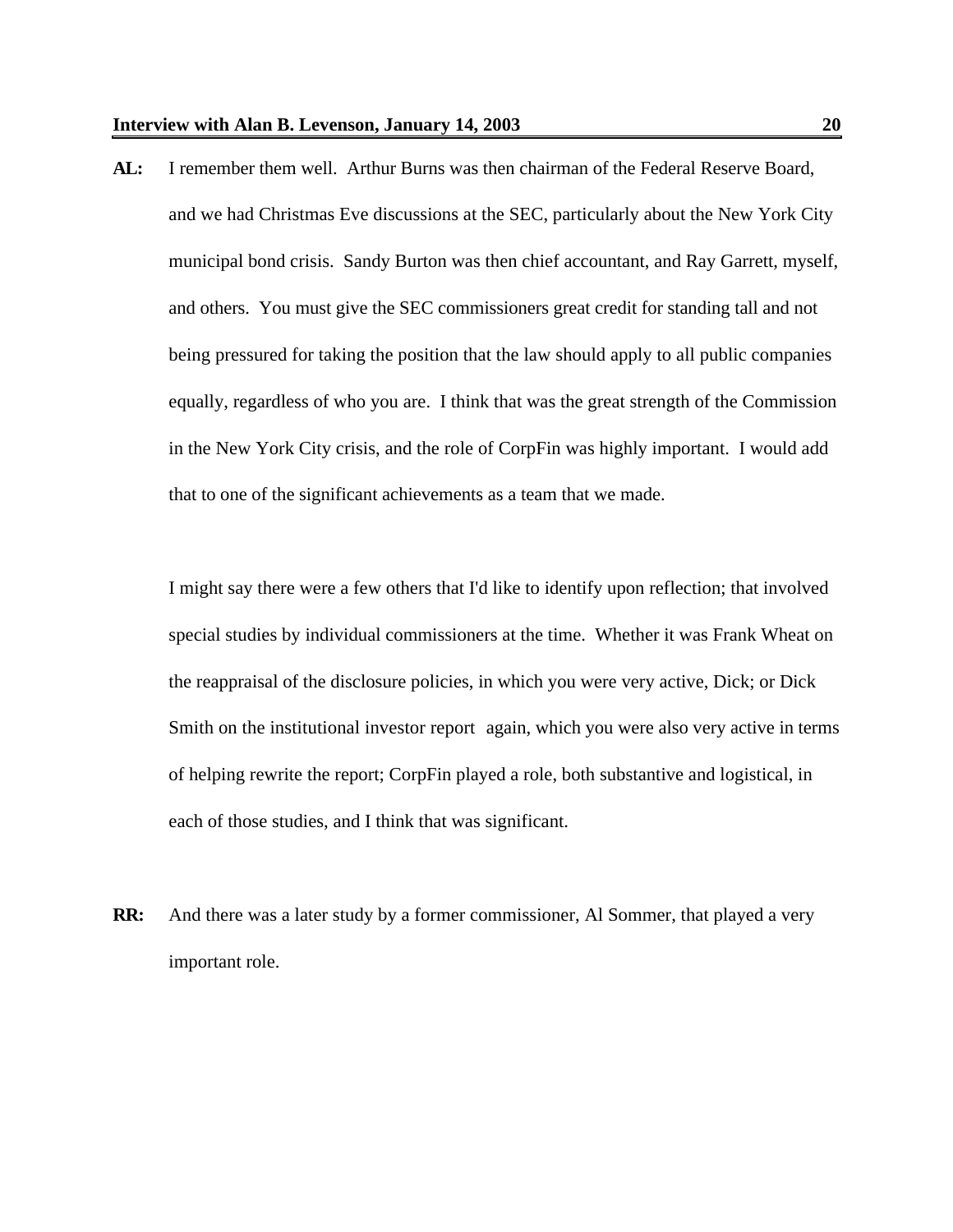- AL: I was on that when I entered private practice with Fulbright & Jaworski and before I entered private practice. That involved an additional reexamination of the disclosure requirements by Al Sommer; and CorpFin, again, was very helpful in that regard.
- **RR:** Yes, [Mary E. T.] "Mickey" Beach was the executive director of the study, I remember.
- **AL:** Yes. Mickey did a great job. You were director at the time, after I left. Actually, I was director when the study began.
- **RR:** Eventually, you determined to once again leave the Commission. If you care to, could you let us know what some of the considerations that led to your going into private practice?
- **AL:** Sure. Dick, as you know, we have two children, and one was becoming close to college  $age \dots$

[End Tape 1, Side A]

[Begin Tape 1, Side B]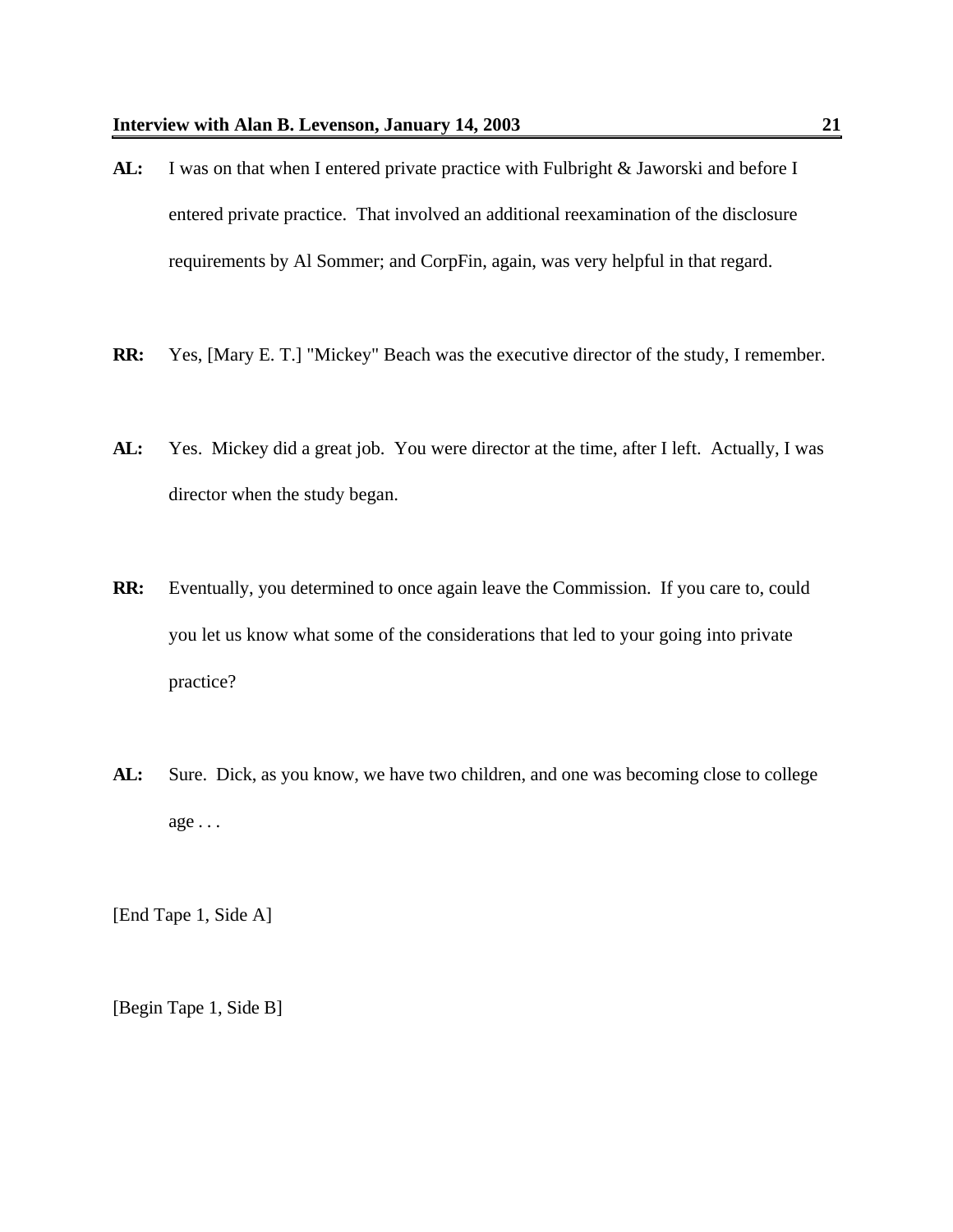- **AL:** You asked me if I'd like to comment on why I entered practice. I should say that I entered practice for the first time with a private law firm. I had mentioned to you that, and as you know, I had two children, one who was closely approaching college age. It was strictly an economic decision for me. It had nothing to do with my enjoyment of the work that I was doing. In fact, I loved my work. So, bottom line, it was to pay the college tuition bills.
- **RR:** Something we all encountered. Not only were you director of the Division of Corporation Finance and held other positions there, but you did a lot towards educating the practicing bar, and even law students, but particularly the practicing bar, about the Commission. I believe you were the one that originated the idea for the SEC Speaks [Conference] and sold that idea to the Commission, which probably took a lot of selling. Would you tell us a little bit about that?
- **AL:** Sure. While I originated the idea which developed into the SEC Speaks Conference, like everything else, it was a team effort. Credit must also go to Bill Casey, who was then chairman, for permitting it; to Jim Sargent, who was close to Bill Casey, and to Al Sommer. And the key person from PLI who had confidence in the idea was Mary Mulay. I felt that the private bar was essential to effective operations of the SEC, and the more that we could share information and do away with the mystery, it would result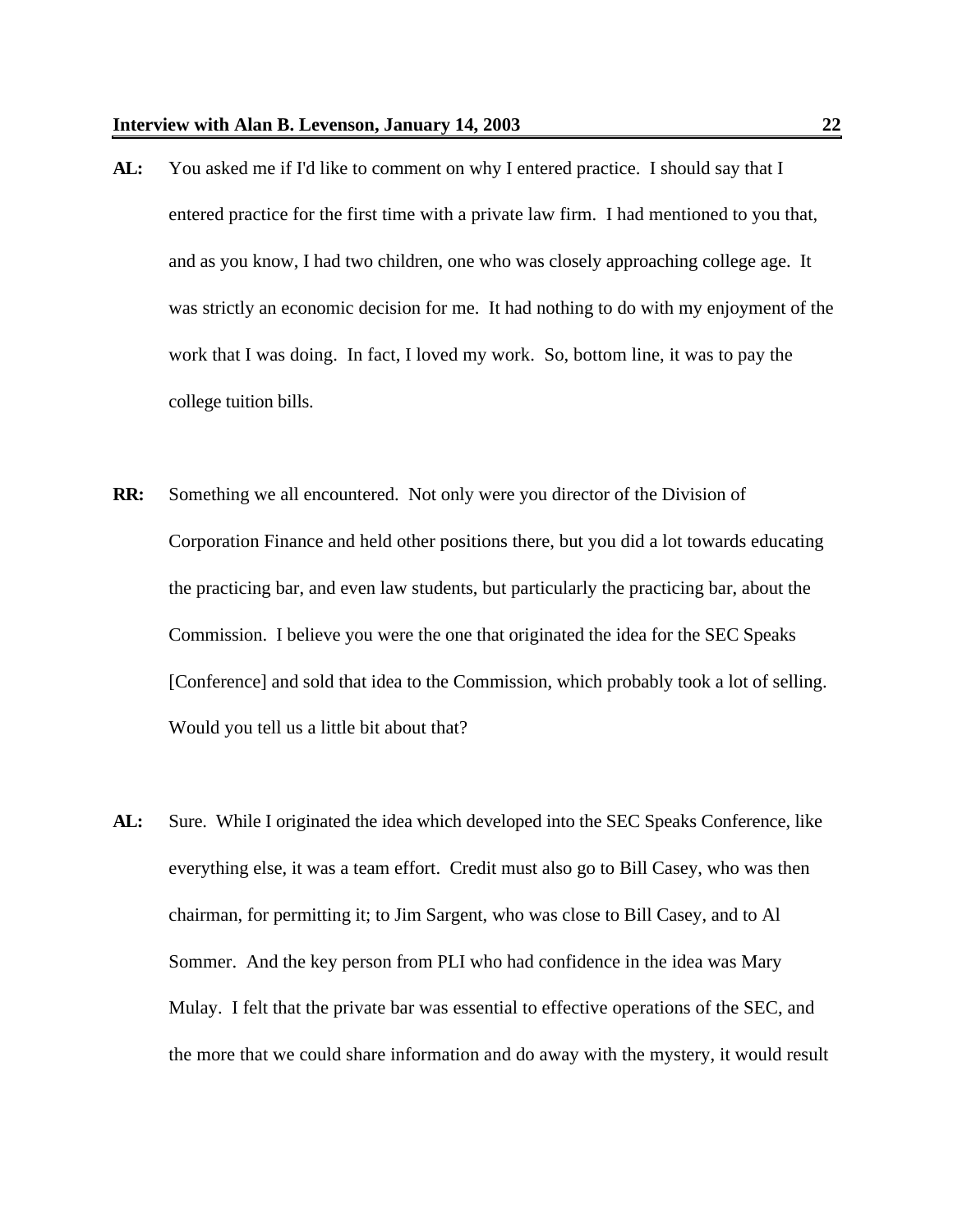in the protection of investors, both from a disclosure standpoint and the raising of capital for our capital markets, which is so crucial.

In addition, I was instrumental in costarting with two others, namely, Jim Hewitt and Al Sommer, the University of California's Securities Regulation Institute, as well as many other annual programs, such as Securities Activities of Banks before we had financial institutions. I've been active in other continuing legal education, including the Garrett Institute in Chicago and the Rocky Mountain Conference in Denver, Colorado.

- **RR:** And you are an inspiration to a lot of other SEC people who have followed in your footsteps, in knowing those sorts of things. I've about exhausted my memory and my questions, but if there's anything else that you'd like to add, Alan, please do so.
- **AL:** Yes, I'd like to use this opportunity to thank my former colleagues, both at the Commission level and the staff level, both in CorpFin and outside of CorpFin. They made the Commission the great institution that it became, and I was privileged to be a part of it.
- **RR:** Thank you, Alan. We are now closing the interview at about 3:25 p.m.
- **AL:** Thank you, Dick.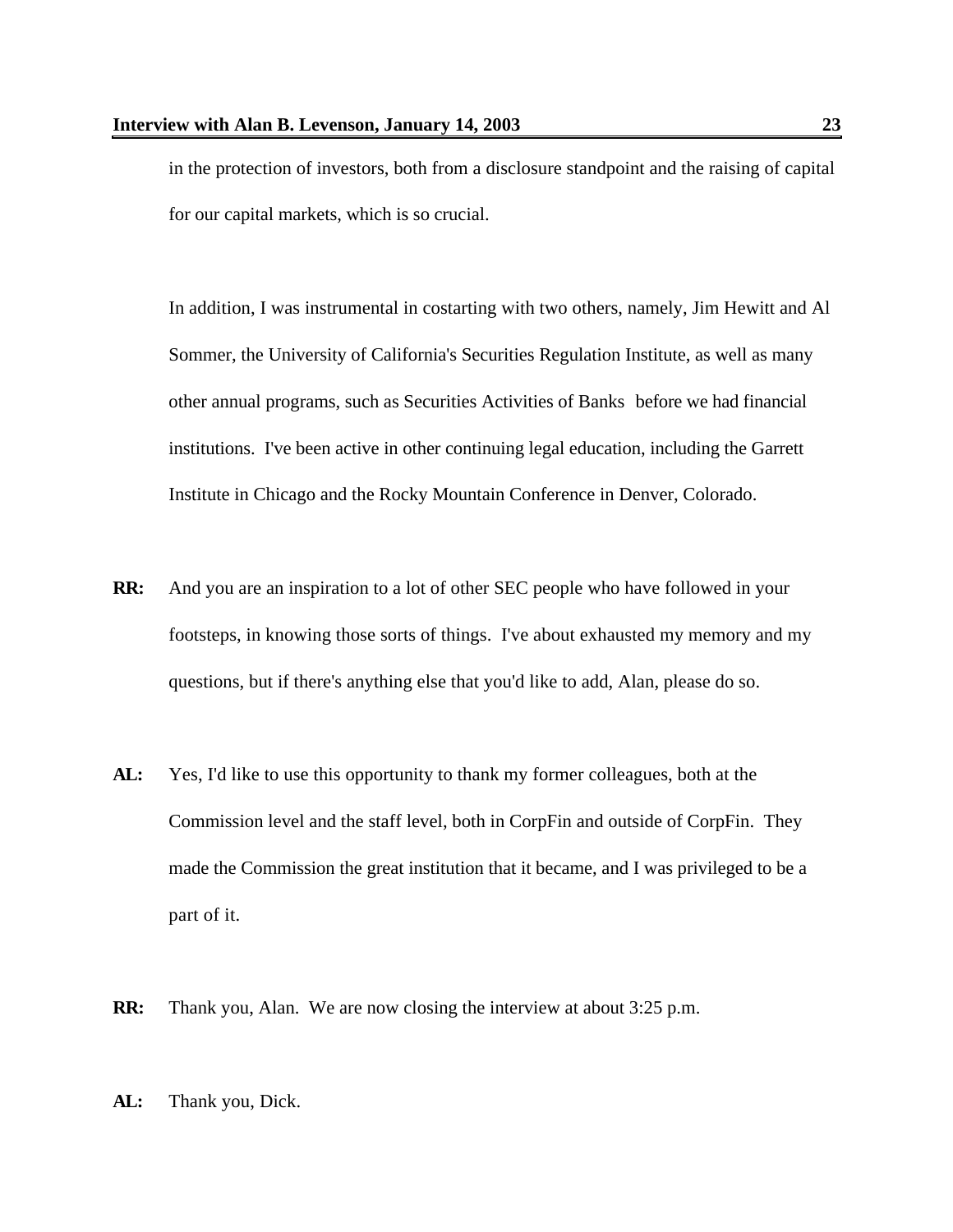[End of interview]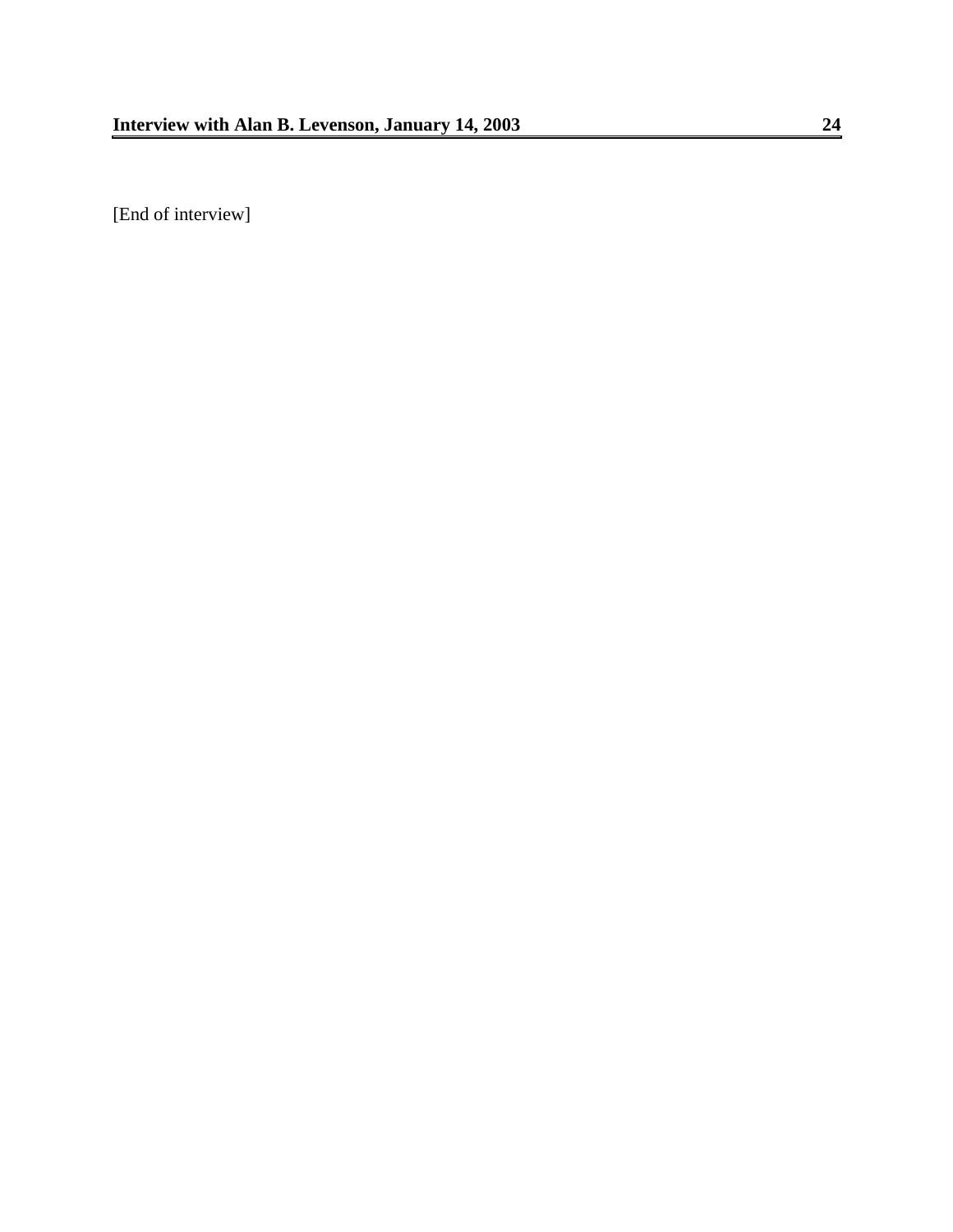Index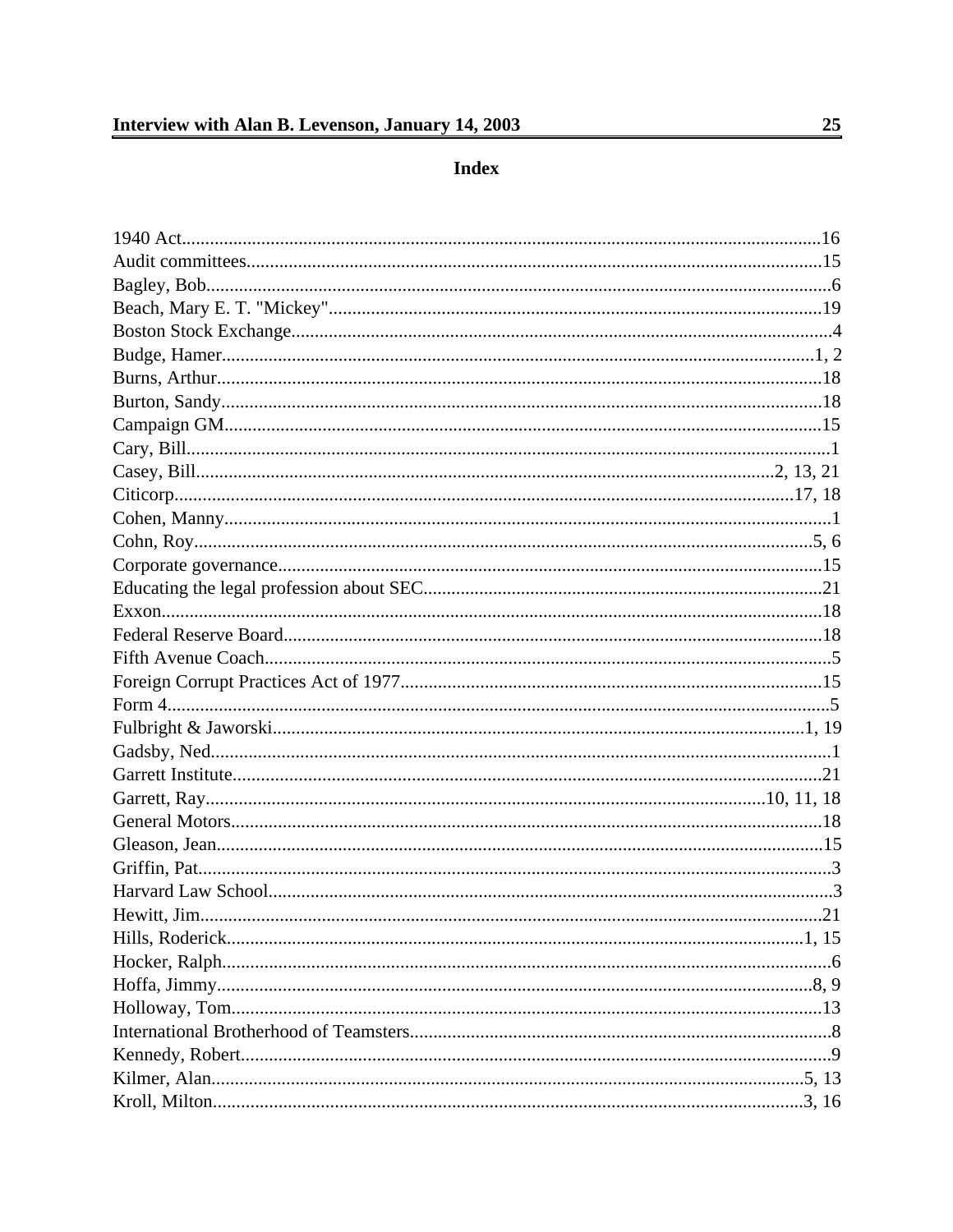| as director of SEC Division of Corporation Finance ["CorpFin"]11 |  |
|------------------------------------------------------------------|--|
|                                                                  |  |
|                                                                  |  |
|                                                                  |  |
|                                                                  |  |
|                                                                  |  |
|                                                                  |  |
|                                                                  |  |
|                                                                  |  |
|                                                                  |  |
|                                                                  |  |
|                                                                  |  |
|                                                                  |  |
|                                                                  |  |
|                                                                  |  |
|                                                                  |  |
|                                                                  |  |
|                                                                  |  |
|                                                                  |  |
|                                                                  |  |
|                                                                  |  |
|                                                                  |  |
|                                                                  |  |
|                                                                  |  |
|                                                                  |  |
|                                                                  |  |
|                                                                  |  |
|                                                                  |  |
|                                                                  |  |
|                                                                  |  |
|                                                                  |  |
|                                                                  |  |
|                                                                  |  |
|                                                                  |  |
|                                                                  |  |
|                                                                  |  |